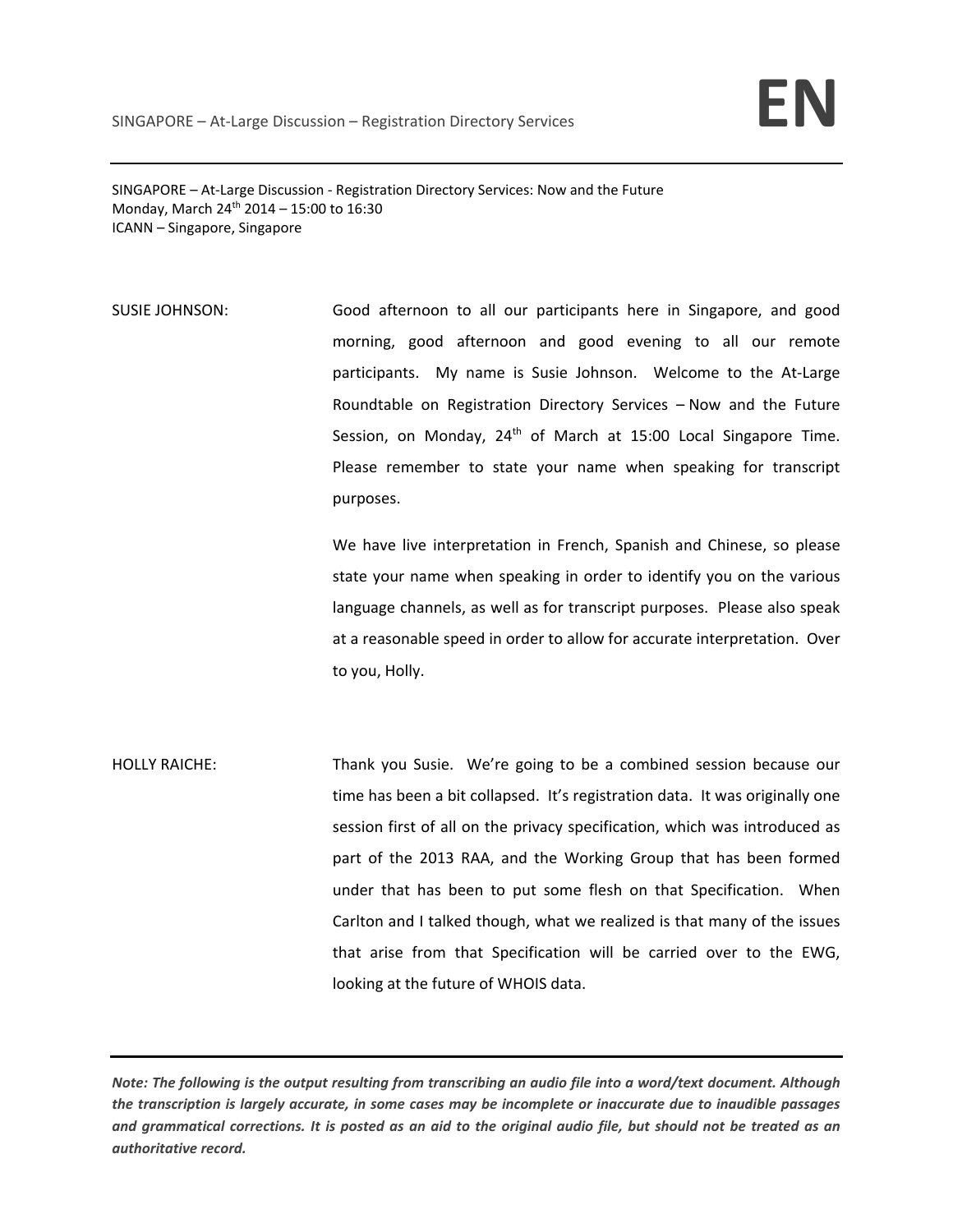It probably won't be called WHOIS data. They'll be looking at who collects it, who verifies it, who gets to see it and under what circumstances. Those are many of the same issues that are being talked about in the context of the Working Group on Privacy Proxy Servers. So we're sort of going to combine this session. We're going to at least start with the three speakers that were talking about the Privacy Proxy Specification Working Group and its tasks, but then go straight into the others.

For the first three speakers  $-$  and we're just going to have a bit of a discussion – James Bladel, who is GoDaddy… Do you want me to give you a correct title of will that do?

JAMES BLADEL: James from GoDaddy is probably sufficient.

HOLLY RAICHE: That's good. Kathy Kleiman, who is Data Protection Expert, lawyer. You can always trust a lawyer.

KATHY KLEIMAN: And co-founder of the Non-Commercial Users Constituency. I've been doing WHOIS since the beginning of time, which is way too long.

HOLLY RAICHE: That really predates how long I've been doing WHOIS, which is only since 2009. Sitting to my left is somebody who should have been Steve, but we've got a much nicer version of Steve, maybe, in Paul. He wants to be

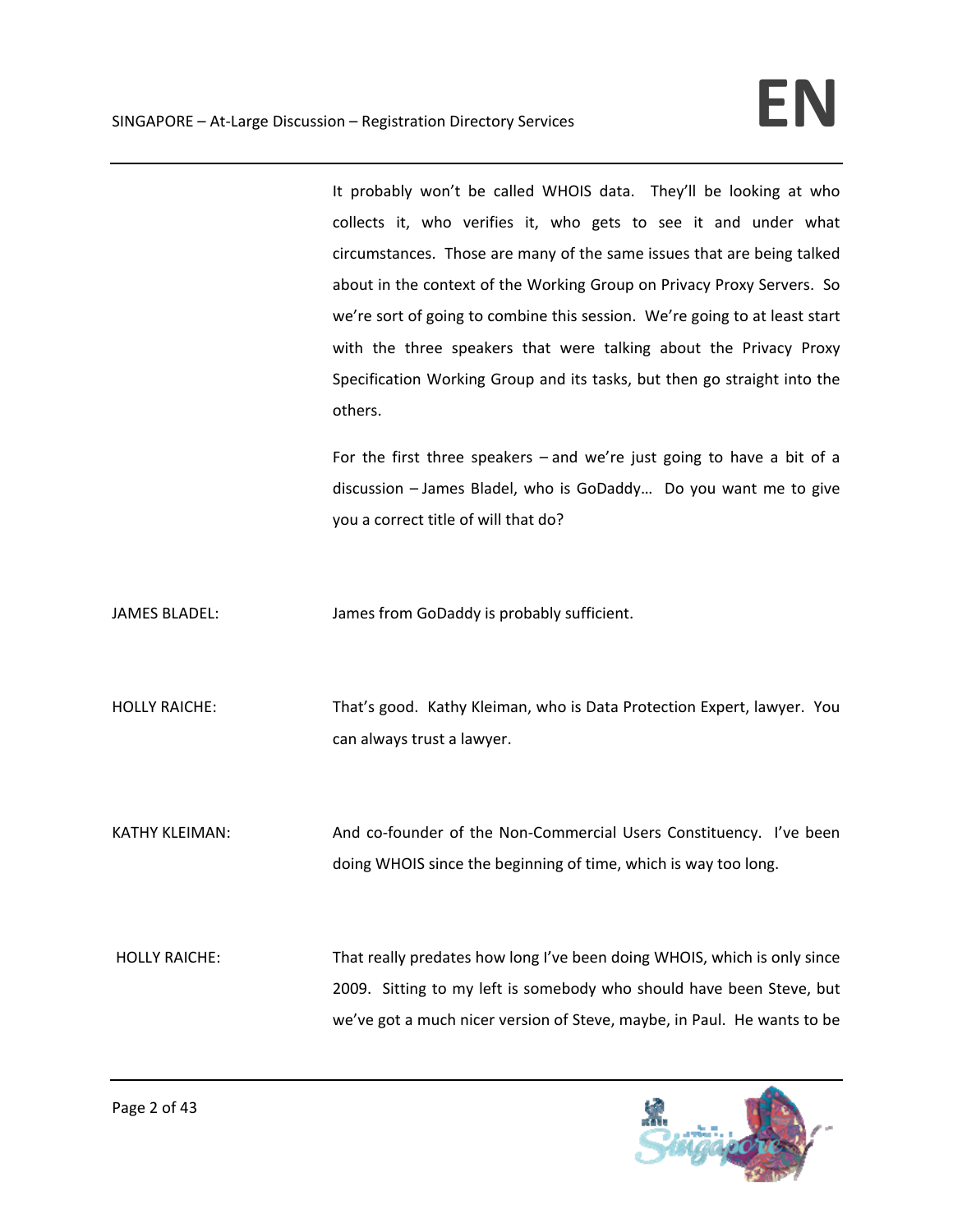called Steve. Carlton, are your panelists here yet? Do you want to introduce them now? Okay, we'll wait. We'll start with the discussion that was really relating to the Specification as part of the 2013 RAA. In relation to that, we actually said that… All right.

Where are the questions? The questions that we asked in relation to the Specification, under the RAA privacy proxy services must be accredited. One of the first questions that's been asked of the Working Group is what do we mean by accreditation, who's going to do it, what should be required, and should the requirements under the 2013 RAA be different for privacy proxy services?

As part of that question, what would be the requirements, and then under what circumstances, if any, are the contact details of the registrant revealed either to a particular group, and how are they identified, or more generally? At that point that's when Carlton and I thought that many of those questions arise. The other question that's been pretty alive in the Working Group has been what do we mean by verification?

It has a particular meaning under the 2013 RAA with its own specification. Some of that discussion is, does that process actually apply to verification in relation to privacy proxy services, and who does it. I'm going to start with my friend James.

JAMES BLADEL: Thanks Holly. You're correct. The 2013 RAA does require registrars to abide by the temporary specification on privacy and proxy services, and use accredited services when such a program is actually launched. I'm

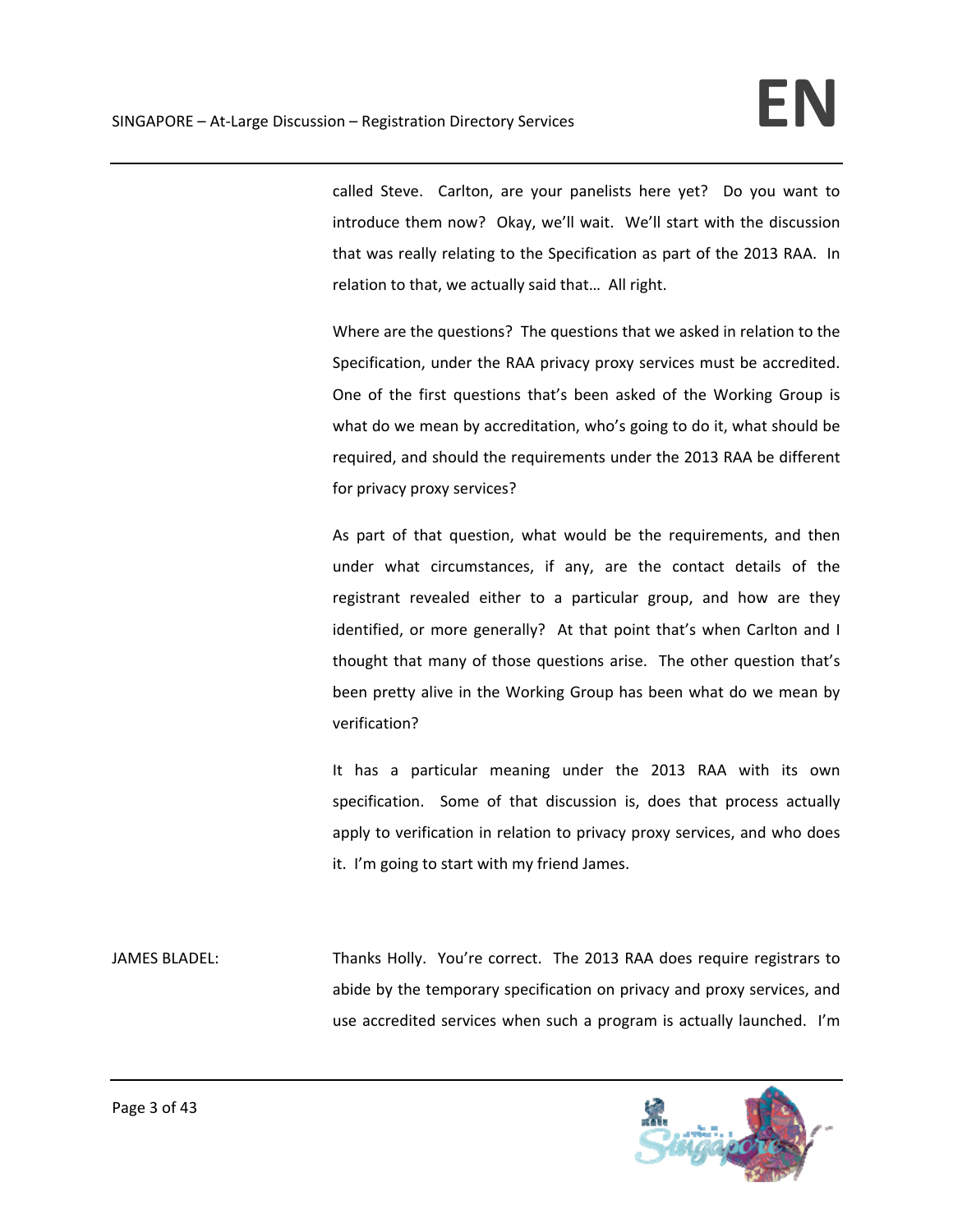going to pick on staff here. During the process of negotiation, one of the draft documents was put on the table that, "Here is that accreditation process and here's what it is." I think registrars, correctly, at that time said, "This is really not appropriate for registrars and ICANN staff to go off in a room and hammer out the details of an accreditation program."

This really needs a community involvement. There are other folks that are not inside this room that probably need to weigh in here. I have the dubious honor and/or shame of, having been the author of this temporary specification, which I think lays out some very basic foundational requirements and obligations for what I would consider, and I think a lot of folks would consider, to be a responsible operator in this space.

That's that you have a formal agreement, that you disclose the terms of service of the privacy and proxy service, that you have a point of contact for various types of abuse, including law enforcement, and that you have not necessarily a standardized process, but at least a disclosed process for how you will address domain names or registrants that violate those terms of service. Whether you're going to just cancel the name, the registration, or cancel the service that has the net effect of reinserting the proxy service customer's name into the public WHOIS.

Whether that's a bilateral disclosure with just the reporting party, whether that's a public exposure publication. These are excellent questions that are fodder for the Working Group to nail down. I think in the interim this is a good foundational requirement to establish some basic parameters for operators. I would point out a couple of things. It sounds like they're technicalities but I think they are important. One is

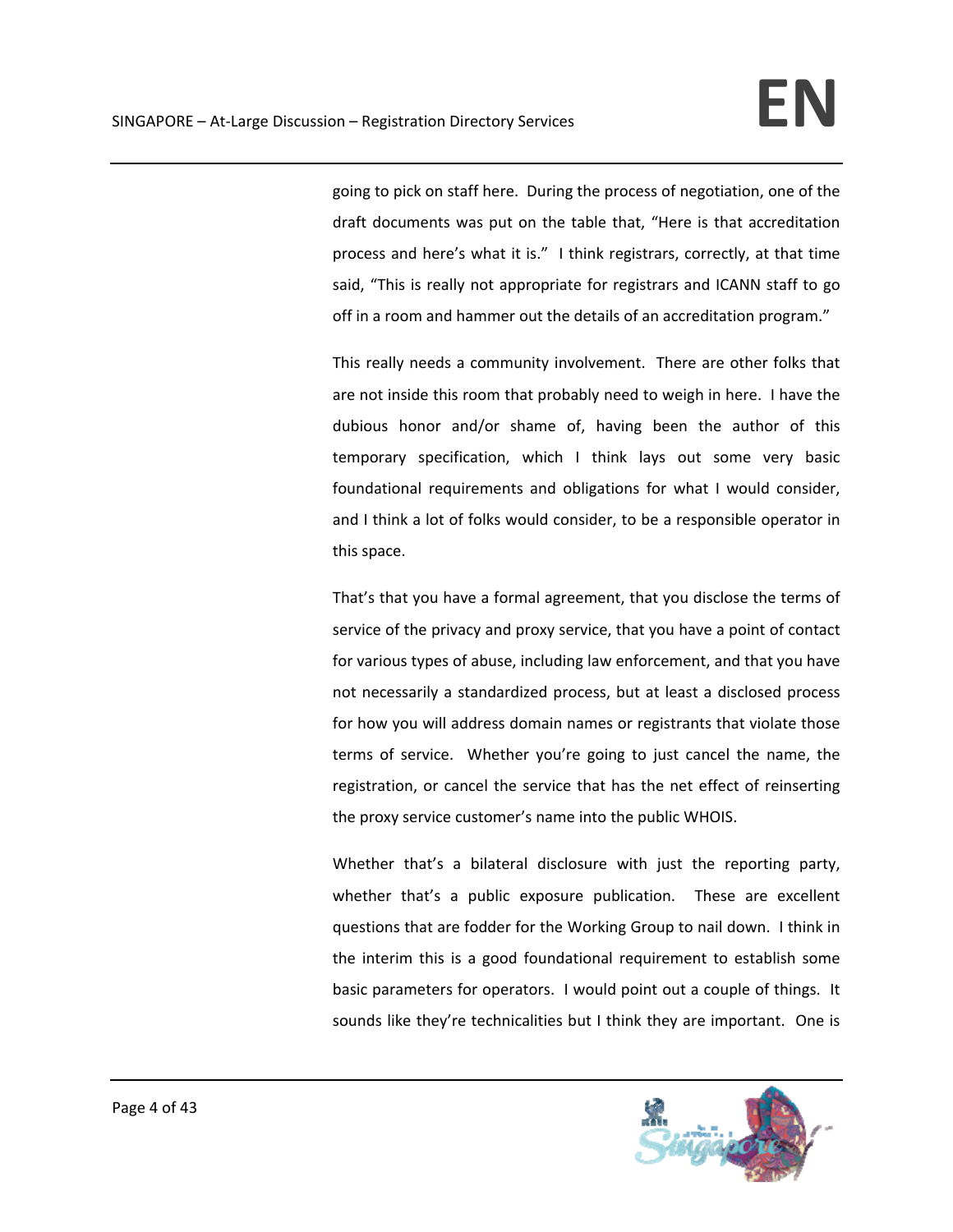that this temporary specification does expire, and that was done on purpose to ensure the temporary does not become the permanent.

You know how things are at ICANN – they get some inertia and moss grows around their feet, then suddenly it's 2030 and we're still using the temporary specification. That's just a cultural thing. The second thing is that this specifically refers to affiliated privacy proxy services at this point in time, and it's possible that – depending on how the accreditation program shakes out – unaffiliated, unaccredited services would use a registrar service without the registrar's awareness.

So it's certainly one of those catch 22s, where you can't make someone contractually obligated to be responsible for things that they don't know are happening outside of their sphere of control. So I think that's a baseline of where we are, how we got here a little bit. Kathy and I are veterans from the ASO WHOIS Review Team from a few years back, and I think this was one of the robust recommendations to come out of that Review Team; that ICANN should accredit these services and bring it under the umbrella – bring them into the fold.

As a responsible operator in this space, we certainluy welcome that, and we want to see the bar raised in this area, or we want to see these folks, if they're not able to meet these requirements, let's be honest, we'd like to see them exit this space. There we go.

HOLLY RAICHE: Thank you very much. I'm going to call on Kathy, who's also been a very active discussant in this space.

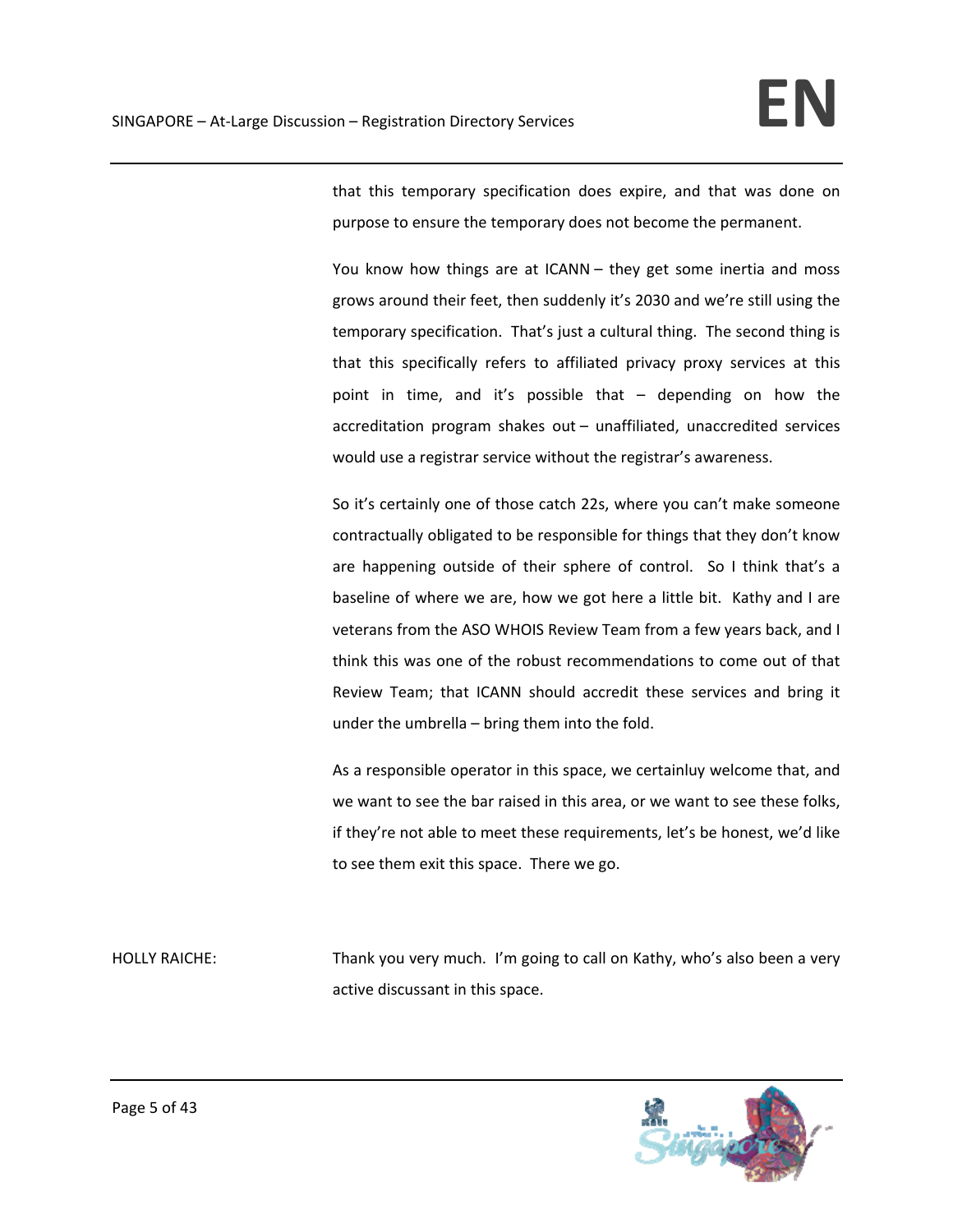KATHY KLEIMAN: I agree with James. We have the battle scars of the WHOIS Review Team. Like James I want to add a little background to the discussion first, if I might. I want to also thank you and Carlton for setting up this discussion. It's an important discussion. Thank you. I've been representing registrants for 18 years. I hate to admit that it's been that long. I work on the WHOIS issues because of the registrant perspective. I've represented human rights groups. Many of you here know  $$ individuals, human rights groups, groups fighting for political freedom, religious freedom, minorities... So the WHOIS data has very special purpose for them because they're mostly engaged in sharing ideas online and if you reveal their name and/or location, you may be exposing them to certain types of harassment, intimidation or worse.

> The WHOIS data has been of great concern to me, because at least in the United States we have certain privacy rights associated with free speech. You don't. it's gone up to the US Supreme Court several times; whether you have to put your name and address when you're engaged in political speech, and the answer's no. So three principles that the Non-Commercial Stakeholder Group has talked about. I want to mention them briefly.

> For the accreditation process the first principle's access. We think that privacy and proxy services should be available to all categories of registrants – individuals, non‐commercial organizations, even businesses. Many small businesses and large businesses too tend to use proxy privacy services while they're preparing the launch of a new product or service. It can be a number of months between when they get the domain name and when they're ready to launch, but they may

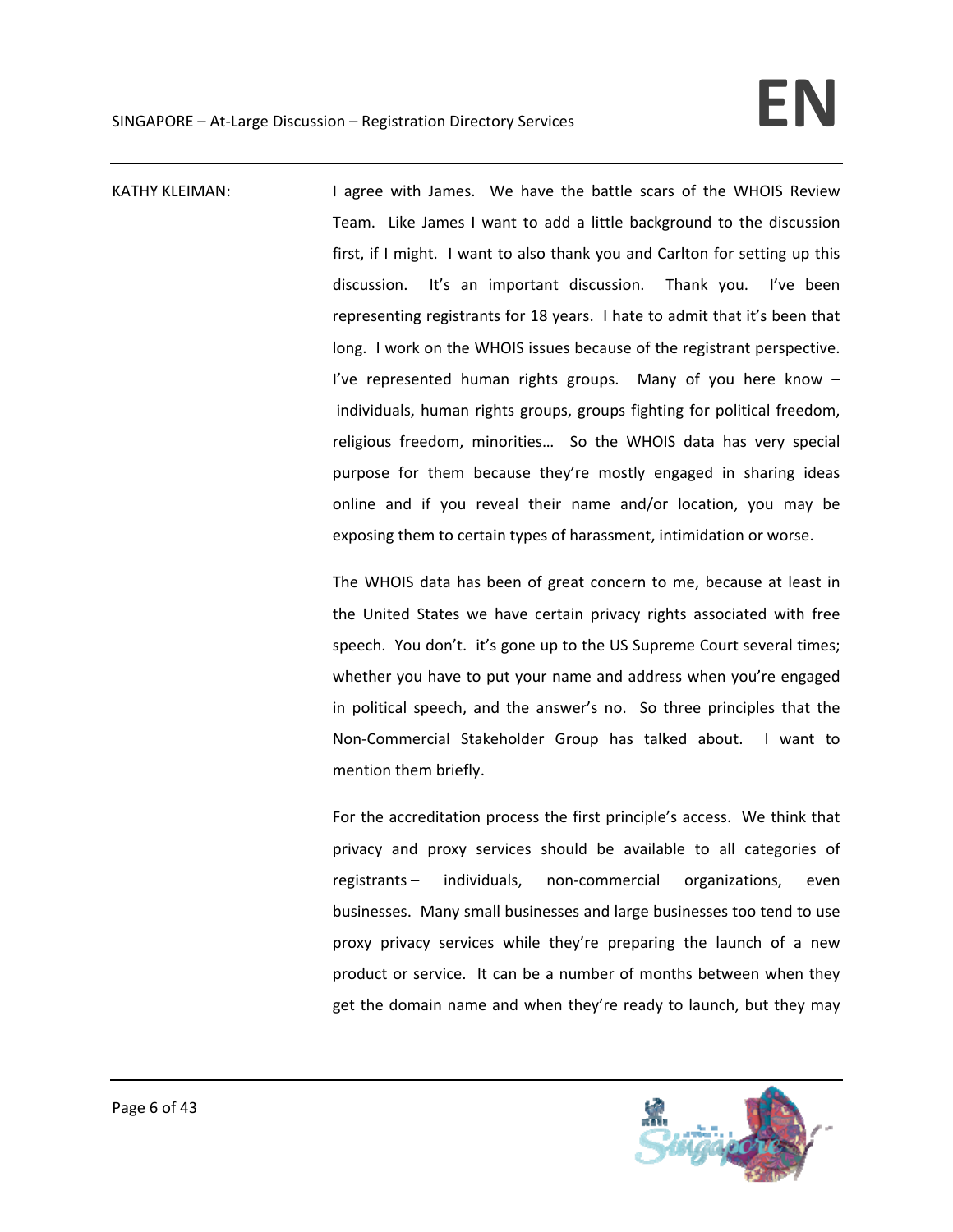not want the market, stock exchange or their competitors to know what they're engaged in.

So access is one of our principles. The second principle is due process. How does a proxy privacy service disclose a registrant, whether it's revealing to a party requesting the data, or a publication, which is putting the data out to the whole world. There's an interesting problem, because what's illegal in one country is not necessarily illegal in another. In some countries it's illegal to have comparative advertising; we actually name the inferior product. In the US that's legal and in other countries it's not. So requesting the data of a company to reveal that, if it's not illegal…

The more striking examples would be if Chinese law enforcement wants to find out who's running a felon gun group or pro‐democracy group, and that group is operating out of the US or out of the EU where they'd be protected. The third principle is creative options for remedies. We would hate to see this accreditation process have quick and easy solutions. We'd like to see proxy privacy service providers have the option to have creative solutions.

One of the ones we've been talking about in the Working Group is the ability to take down the domain name, rather than reveal the identity of the domain name registrant. This might be something registrants would ask for ahead of time, or something that might be asked as part of a due process – why is this being requested, and would you prefer to take it down rather than reveal? There may be legal reasons not to do that, but in many cases, in general, it might be interesting. I have to credit Wendy Seltzer for this concept.

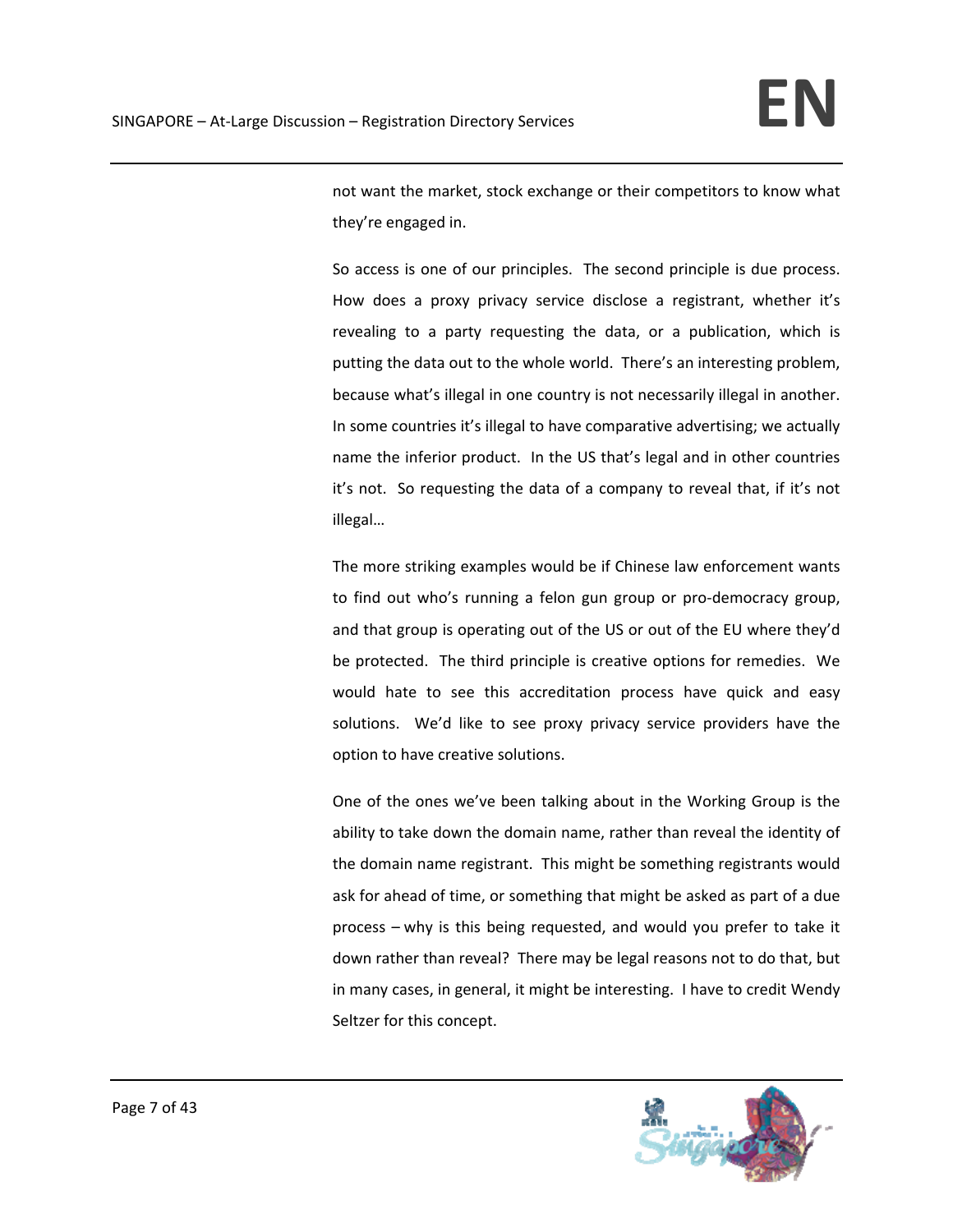So those are my three principles that the NCSG has been introducing – access, due process, and creative solutions and remedies. Thanks for letting me provide that background.

- HOLLY RAICHE: Thank you Kathy. Standing in for Steve, Paul McGrady, and then I'm going to stand in for Richard [Glenn? 00:18:06].
- PAUL MCGRADY: Thank you very much. I really appreciate you having us here today. This Working Group has been a fiery one, in the sense that we have people with strong points of view, but it's also been a very collegial one in the sense that we have a lot of respect for each other and know where each other are coming from. There are a lot of general principles that we all agree on. I have been representing brand owners for not quite 18 years but long enough to be weary sometimes.

The purpose of the brand ultimately is to protect consumers. I think that's one of the reasons why trademark lawyers love their jobs, because it's a loophole in life, where we have good paying clients, but we ultimately are protecting the consumer, which is the point of trademarks in the first place; not necessarily to own intellectual property in the way that patents are owned in the same sense. There are some very basic things we think in order for this process to result in accreditation and a program that makes sense and ultimately protects consumers.

Some of these have already been mentioned. Terms and conditions for participation that are published, that include obligations and provide

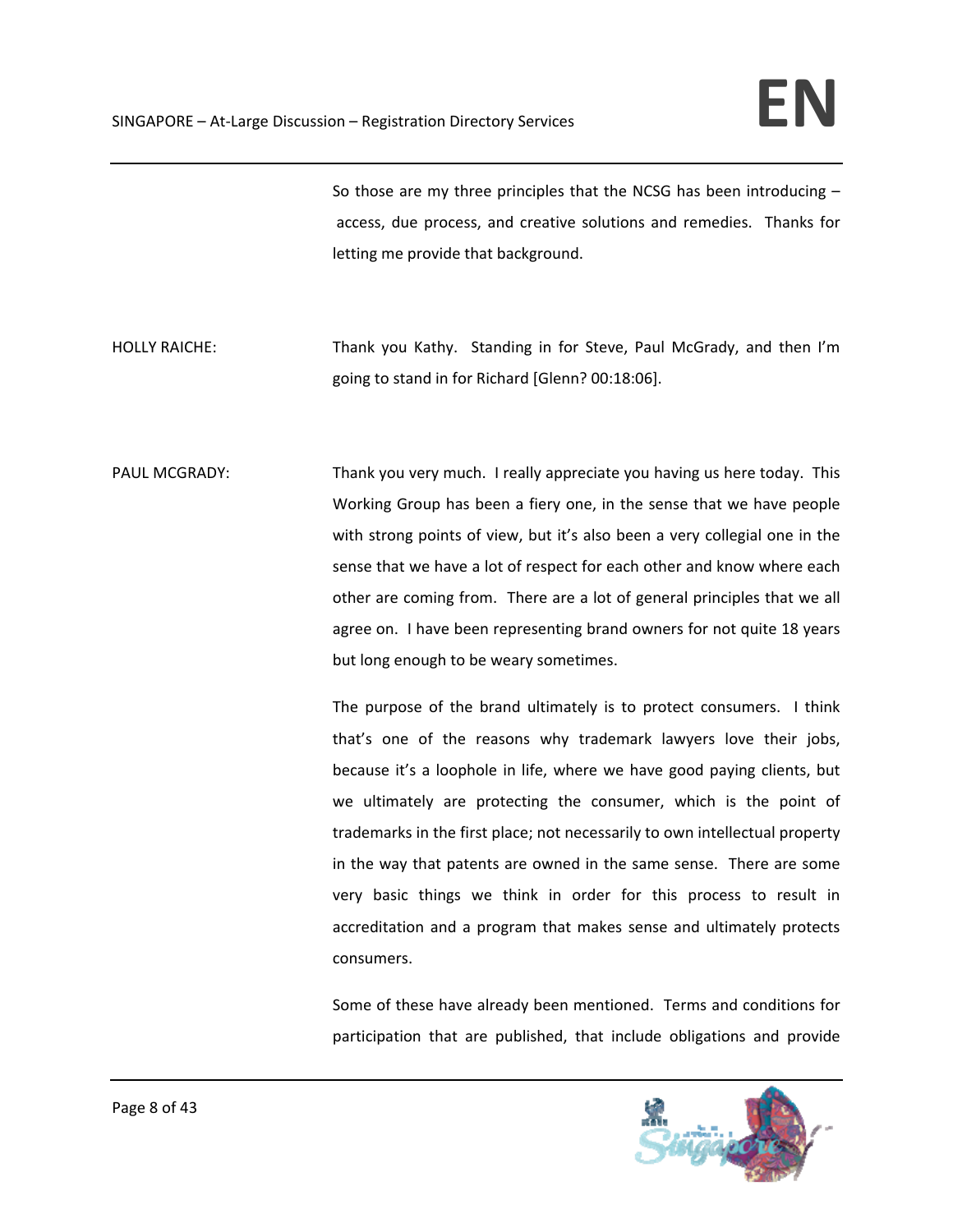consequences for violations. For customers that fail to provide accurate and current contact information. Also an obligation to refrain from any use of the domain name for illegal activity, including piracy, trademark or copyright infringements, cyber squatting and counterfeiting. Procedures including time limits for relaying queries from third parties to service customers – the relay we've mentioned before.

Procedures including time limits for disclosing to third parties contact information provided by the customer to the service  $-$  we call that reveal –, and procedures including time limits for publishing customer contact information in the WHOIS. Procedures for collecting and verifying contact data from customers; that's reveal or… Publication obviously won't have any meaning if the underlying data is junk. Of course, periodic reporting to ICANN on metrics, such as number of relay and review requests received actions taken, and things of that nature.

So again, many of these concepts have already been shared. I think that the discussion right now, at least from what I'm hearing, is how do we get there in a balanced way. There are concerns. Kathy's raised some very legitimate concerns, so we have to keep those things in mind, on the registrar side but also, on the privacy proxy services side, there's also the reality of implementation issues, where at the end of the day it has to be implementable in order to function. So that's from the ICP point of view where we are, and I'm looking forward to continuing the discussion.

HOLLY RAICHE: Thanks Paul. The one person who couldn't be here because his minister wanted to talk to him, this is Richard [Leaming? 00:21:43], who is

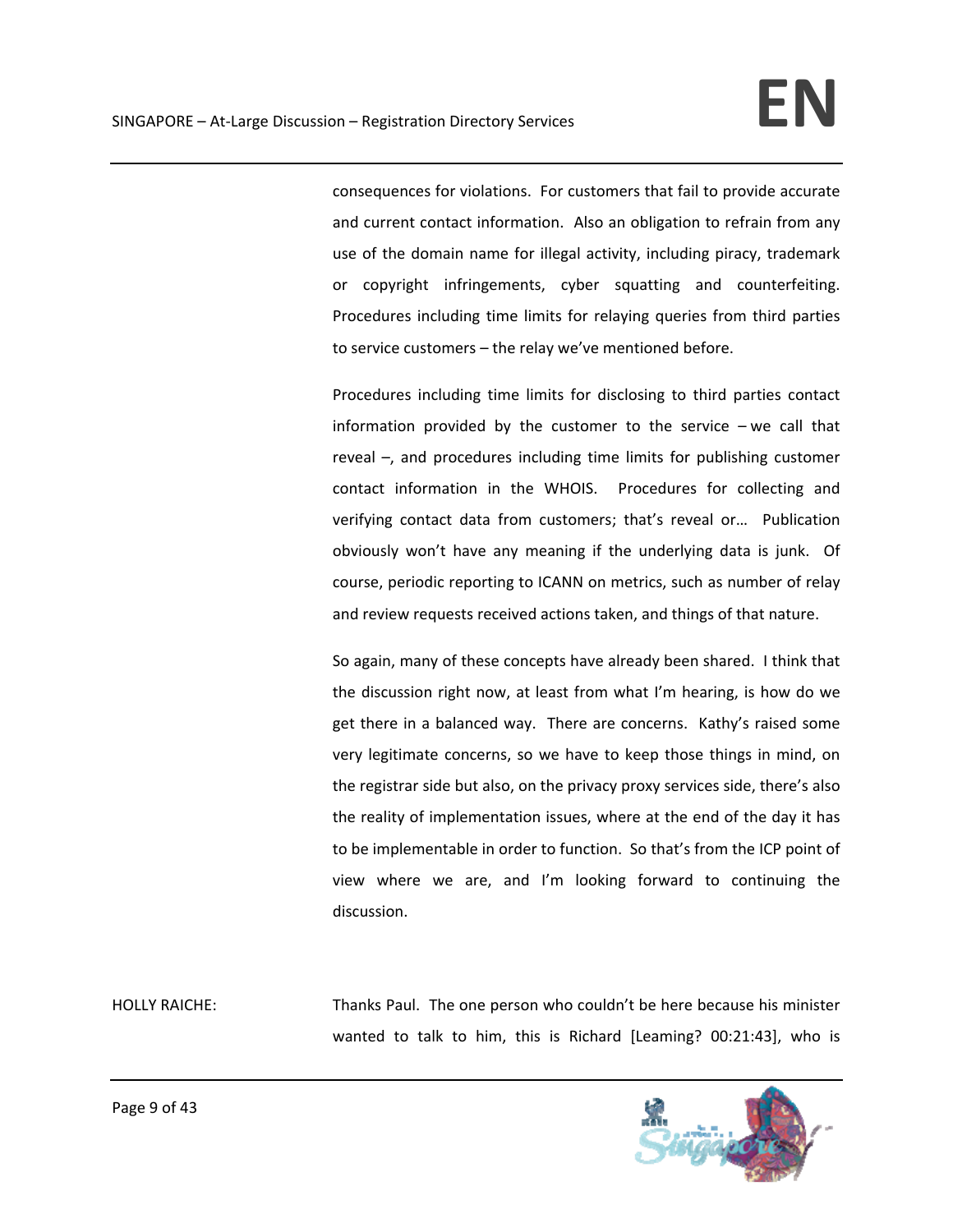basically a high‐level cop involved in cyber security. He got a phone call last night, that basically his minister wants briefing, which basically says the governments are starting to get interested in things like IANA. His point started off to be the test for verification should be higher than the 2013 RAA, because simply somebody is not out there in the public.

What he was also starting to talk about though was if you're not going to talk about a higher level of verification, talk about getting rid of the person altogether, as a way of if you don't want to do one thing, what is another way out of that. I'm sorry he's not here, and he's also sorry. Is he back there? No? Okay. Anyway, I just want to put on the table that there's a very strong law enforcement interest in this issue. Do we want to have a brief discussion about this, or go straight into…? James?

JAMES BLADEL: To echo some of the points that have been made on the list as well, I think that the case needs to be made why these particular registrations are subject to a higher standard. Because someone has requested or shown an interest in what is essentially an unlisted telephone number on the Internet, does that warrant additional scrutiny? Who are we trying to catch? That would be my biggest question.

> As a separate aside thing, we've got about three months now on this verification thing, and I can tell you, let's not be in a hurry to hitch our wagons or even exceed what we're seeing. This thing is kind of a mess. We've got our famous [Taz? 00:23:47] glitch. If you're familiar with the US there was a healthcare glitch. We're trying to prevent this from being an RAA glitch, but there are some high profile false positives happening.

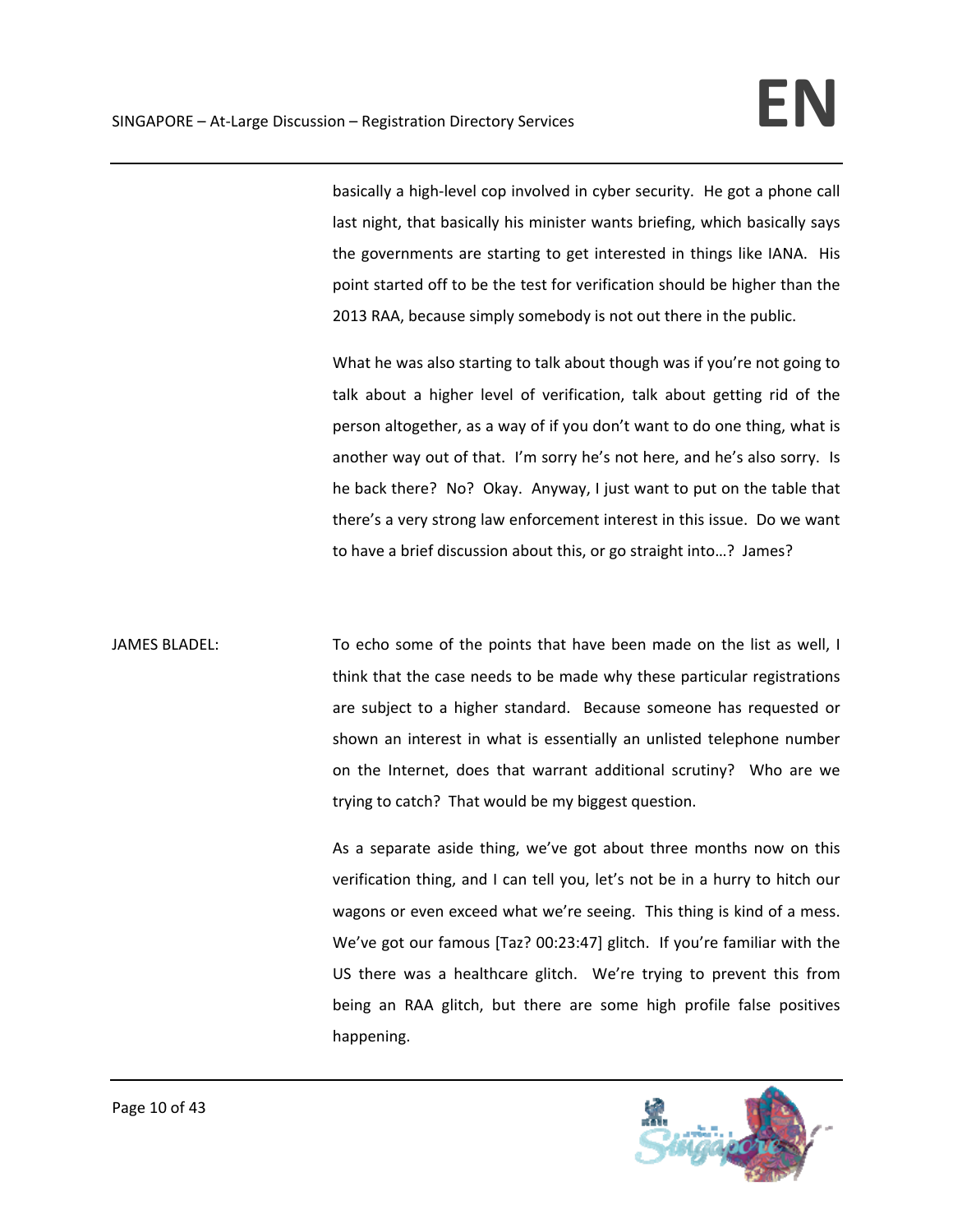So I think from a registrar perspective we get very nervous when folks say, "Let's take that thing that isn't working and amplify it and expand on it." I think that a dose of caution and maybe some conservative hesitation is warranted in that regard as well. So those two things. Let's make sure this thing works before we decide we need to eclipse it, and then let's really understand why we believe that these are inherently suspicious names.

HOLLY RAICHE: Thanks James. I think we'll introduce Carlton's speakers, and then we'll just have an all-in discussion, because I can see some people in seats are getting a little bit tense.

CARLTON SAMUELS: And time is going. Thank you Holly. Good afternoon everybody. My name is Carlton Samuels. I'm a member of the EWG looking at the next generation of registration data services. We're struggling with this issue. We've been working very amicably together for almost 18 months looking at what we might propose for policy development, with respect to registration data services, and at the same time try to grapple with some of the issues that exist today. When we started this we figured we might as well look at both groups and have some perspectives from the EWG about what we are seeing in the group.

> So it's with great pleasure I introduce to you some of the members of the group. It's a small subset of the group here. Michele Neylon, most of you know him very well. He's probably At‐Large's favorite registrar. I'll tell you why he is, because he shows up and he interacts when we ask

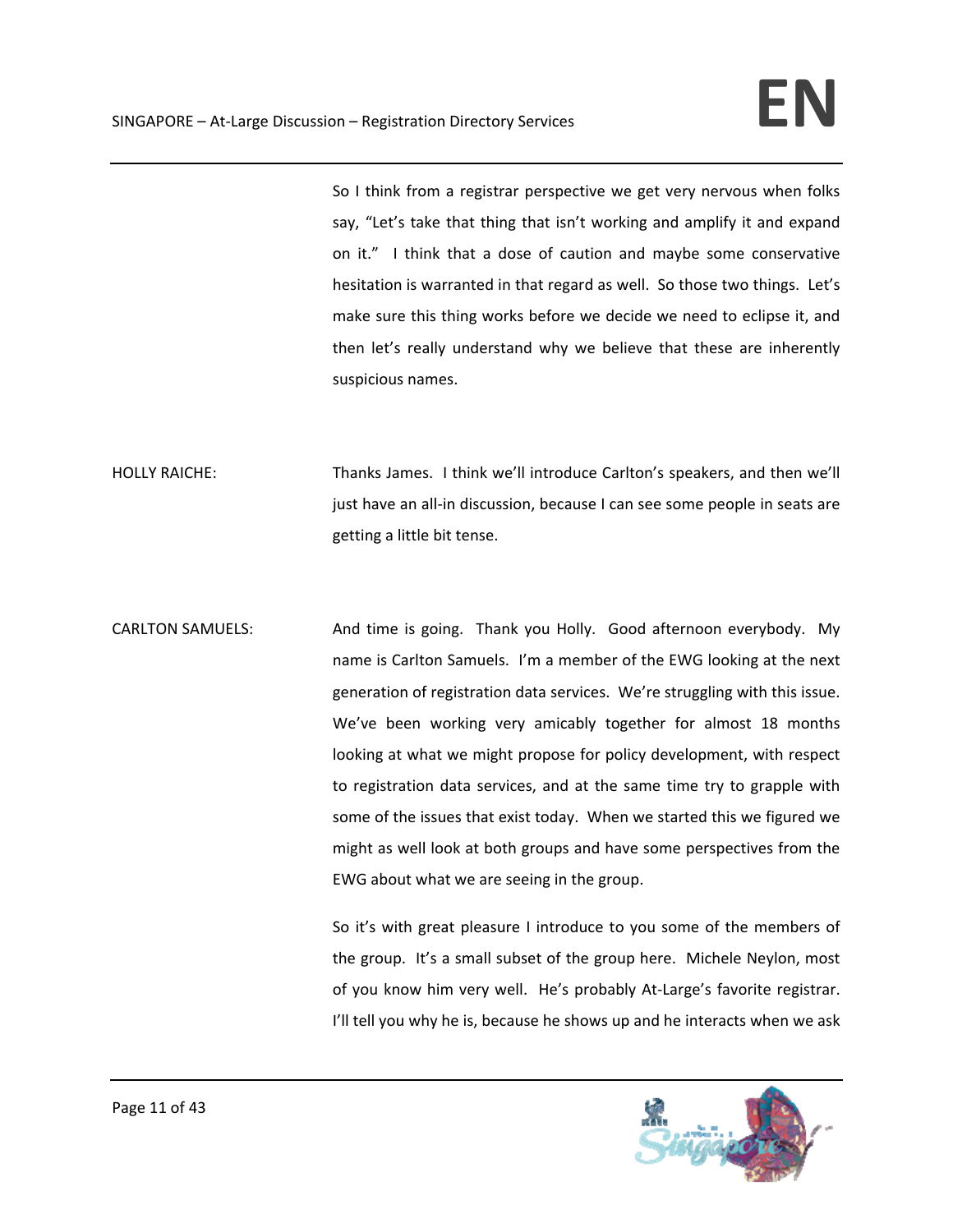him to, so that makes him a good guy for us. Stephanie Perrin. Stephanie is a privacy expert and she's Canadian. Rod Rasmussen is around here. Rod is in security, and he has a business on the west coast of the United States providing online security services.

We have Fabricio Vayra. Fab just arrived. Welcome Fab, come and take a seat. Fab is a lawyer, mostly dealing with IP issues. In the group he's the guy who always say, "So let me see if I understand this," which means he's going to start an argument.

MICHELE NEYLON: Carlton, in fairness, we don't argue, we debate and discuss vigorously.

CARLTON SAMUELS: I stand corrected, Michele. We debate and we discuss vigorously. So the question for us, that we thought would be interesting to address with this group, was you hear the questions Holly asked at the beginning about the privacy proxy services, and this is one of the core issues in the EWG. We thought we'd ask my colleagues to come here and give their perspectives on what is happening in the EWG with the entire registration data services; the major issues that we're contending with, and especially with the privacy proxy issue.

> So, without more to say, can I ask Stephanie to give us her impressions and perspectives on registration data? Stephanie, you have the floor.

STEPHANIE PERRIN: Thank you very much Carlton. I must say it was Michele who talked me into joining the Privacy Proxy Services Accreditation Working Group. I'm

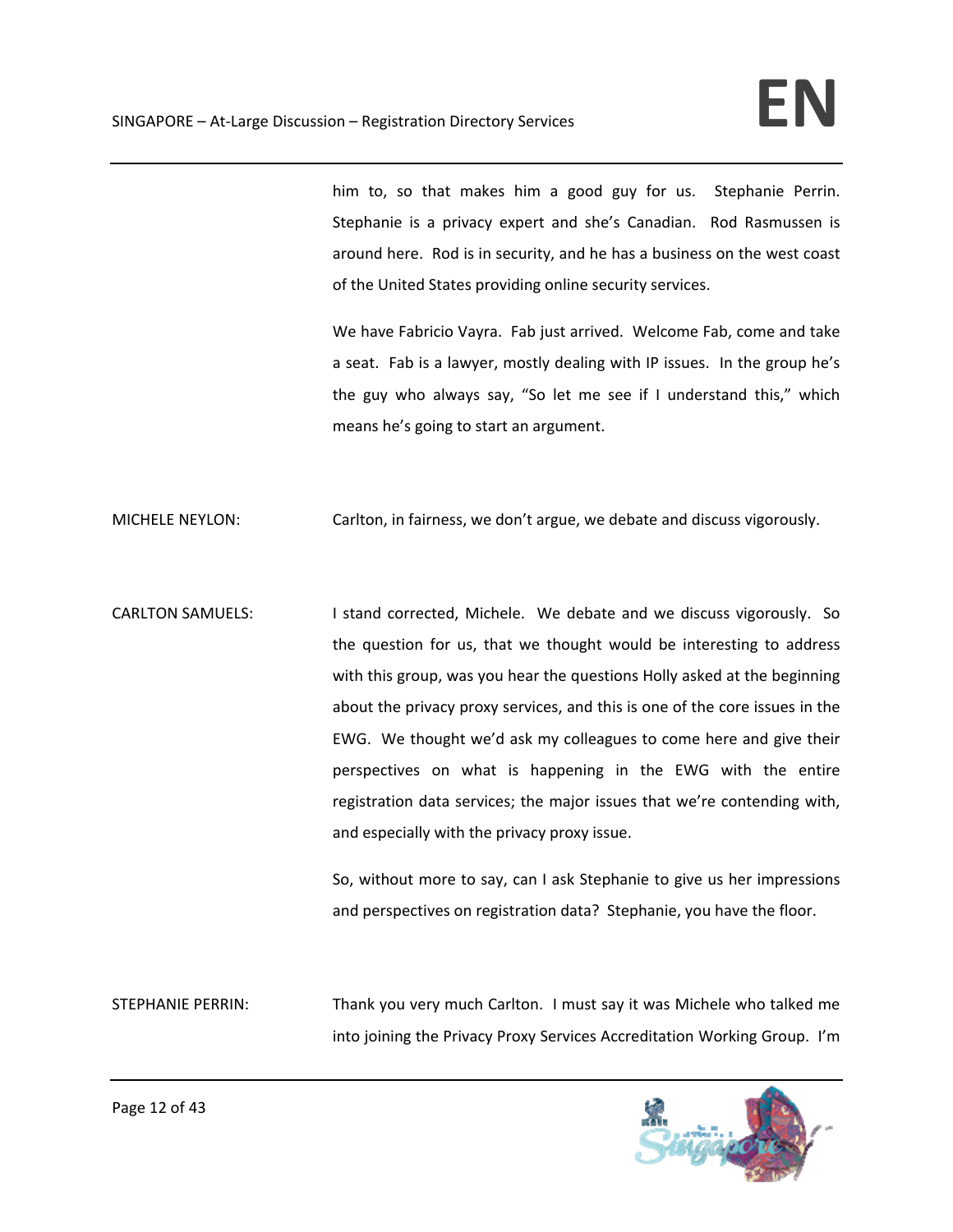sure I've got that in the wrong order. So Michele is to blame for the fact that I've been engaged in some vigorous discussion there. I must say, coming into ICANN as someone who's been working in data protection at the nitty‐gritty level for 30 years, I'm struck by a number of things. In the absence of comprehensive risk management, it does seem like the mitigation to all problems is more data.

People don't seem to have a heightened appreciation that that's personal data in many cases, and it's competitive data in some cases. I've even tried to get the topic of Competition Policy onto the PPSI Working Group because it seems to me it's perfectly legitimate for a small business to want to use privacy proxy services and to have their data protected. That's one of their risk mitigations. So I find a lot of the calls for disclosure anti-competitive, as well as many other things, besides being anti‐privacy.

Did you want to me to run over the three mian things we've done in the EWG, Carlton? Okay. I think there are three basic major blocks that of privacy improvements that we're seeking in the new WHOIS. One is that the access would be based on purpose, and that's a fundamental in data protection regimes, that people don't get access to data unless they have a legitimate purpose. So that means you have to accredit the person coming in and verify their purpose.

So it's not a country club license, where you get in the door if you're in this or that group. Even if you're law enforcement you still have to have a legitimate purpose for each one of these things. Obviously there will be complications when we're talking about some of the services that

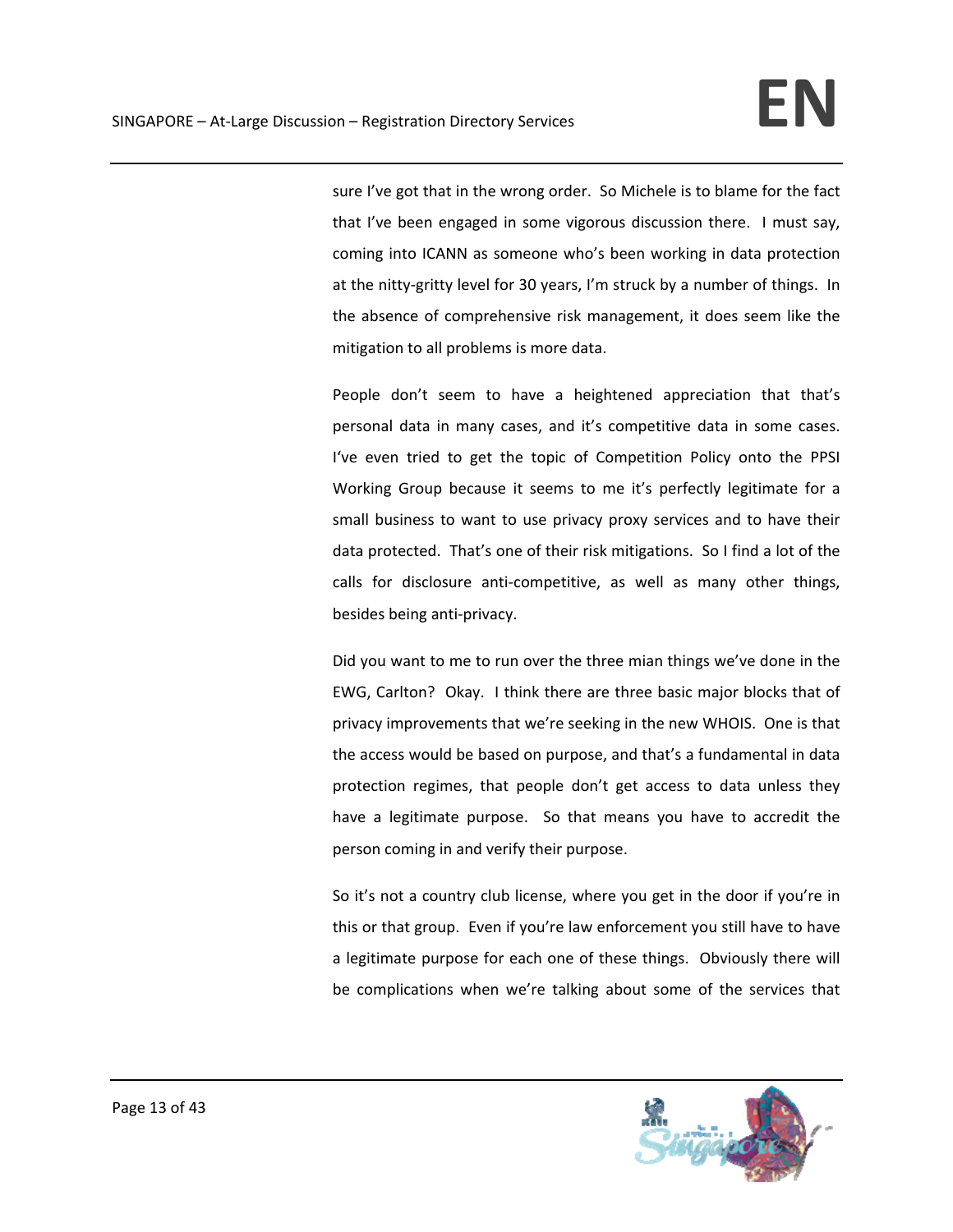involve data analysis and large sets of data, but that's something we're probably going to have to work on.

We're looking for controls at the other end, such as audit controls that will also help keep an eye on who's coming in, and whether they're in fact living up to the terms and conditions to how they were granted access. I think I'm speaking too quickly for the translators, am I? I'll slow down a wee bit. The second… They're all major moves forward, but the second one would be we are proposing an enhanced secure credentials using cryptographic credentials to basically allow anonymous domain name registration.

This is for the kind of groups that Kathy was alluding to in her remarks; folks who have a genuine and proven need, not just to have the kind of anonymous registration that a privacy proxy service can give them, but the kind of security to know that even if their pursuers – be they an ex‐ spouse, a government that won the election when they didn't or whatever – when they show up at the door of the registrar threatening to take the servers, that can't happen.

That requires quite a bit of leg-work in terms of setting up the procedures, processes and accreditation regime, but it would solve a fundamental human rights problem and free-speech problem that's been around for many, many years. I serve on another advisory board for one of the European post-prime projects, where they're testing the credentials. It's not the technology that's the problem here. The technology's been proven. It's how do you implement the procedures, which are quite complicated and nobody's really done them.

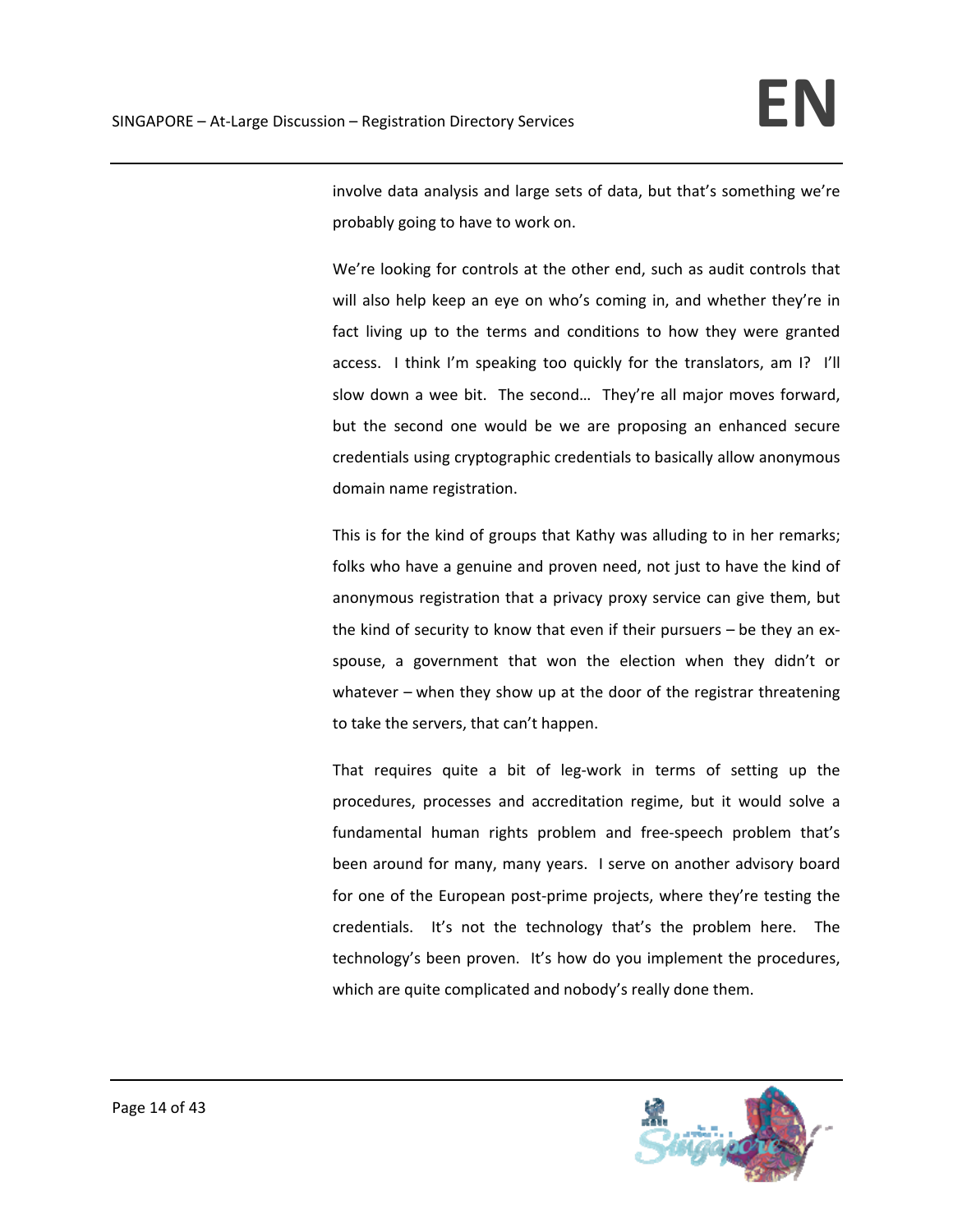So I think this is a great initiative for ICANN to move on. Now, what was our third one? Oh yes, how could I be repressing this concept? That is, because of the jurisdictional issues around the world where ICANN is operating, we are proposing – if you've had the opportunity to read the report that came out just before Buenos Aires – a variant, some form of binding corporate rules. Those companies that have already signed onto safe harbor will understand the concept. ICANN is not eligible for safe harbor because it's a not-for-profit. They don't really quite fit the mold of binding corporate rules either.

That's basically where an organization that's active internationally, and wishes to transfer data internationally, sets a policy, gets it vetted, gets it approved as meeting a level of data protection law, that's normally resident in the European community, and gets it blessed. They then do not have to go through further procedures for the data transfer globally within the corporation. Now, we would have to tweak that to fit the ICANN model, but in any case, the starting blocks for this – and I see this as quite a long process, because you're starting from zero – would be a privacy policy, which most companies are quite familiar with, because at least most American companies have developed privacy policies by now.

So ICANN doesn't have one. Michele and I argue over whether in fact, under the European regime, ICANN is a data processor or a data controller. I'm right. They're a data controller. [laughter] Meeting adjourned, that's right. Basically because – if you doubt me I'll send you the links to the European community's explanatory documents…

MICHELE NEYLON: Stephanie, you did convince me, it's fine.

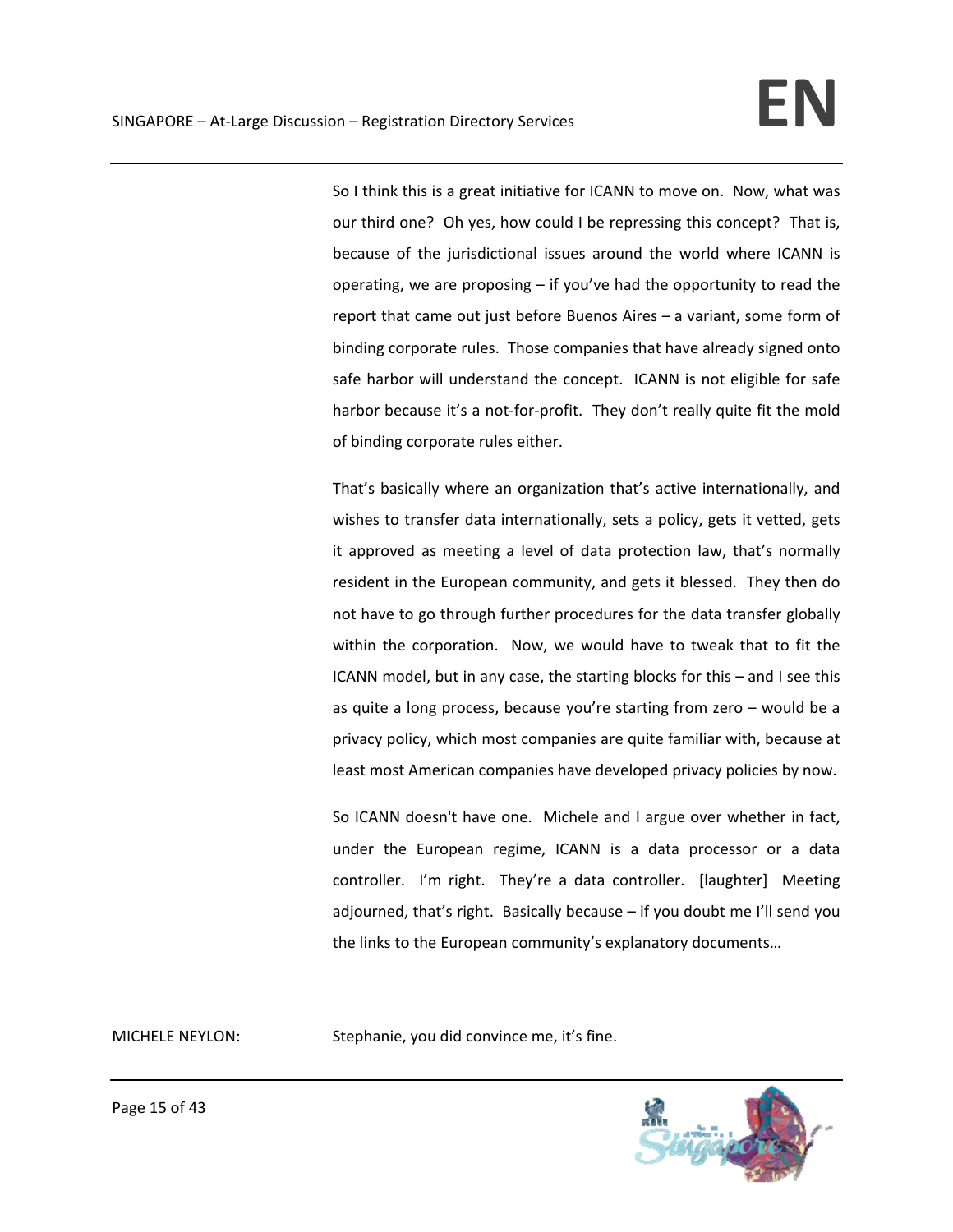- STEPHANIE PERRIN: Oh good. Put that in the minutes. The data controller sets policy, and even though ICANN doesn't have the personal data the registrars do, and the proxy service providers do, we set the policy, so that makes us data controllers. So they're the three basic blocks, and I'd be happy to answer any questions.
- CARLTON SAMUELS: Thank you Steph. Michele, Sir, tell me what you're thinking.
- MICHELE NEYLON: [laughs] Michele Neylon, CEO and founder of Blacknight, currently Chair of the Registrar Stakeholder Group, Chair of the .eu Registrar Advisory Board, member of the EWG and various other things. I'm probably speaking in my own capacity because nobody else would support me. I suppose in many respects, when I first started getting involved in the circus that is ICANN, it was in some respects via... As a European I've always had issues with how ICANN handles privacy and how ICANN handles WHOIS.

Most country codes have resolved this. It's not something that causes headaches in the country code space, it's just done and dealt with. Huge amounts of personal data aren't just published to the world. Law enforcement doesn't seem to be having conniptions over this. I don't see any country code managers going into the ccNSO to whinge and whine about how trademark attorneys are getting very upset with them. So it's not like there's some massive problem if you have a regime that protects privacy.

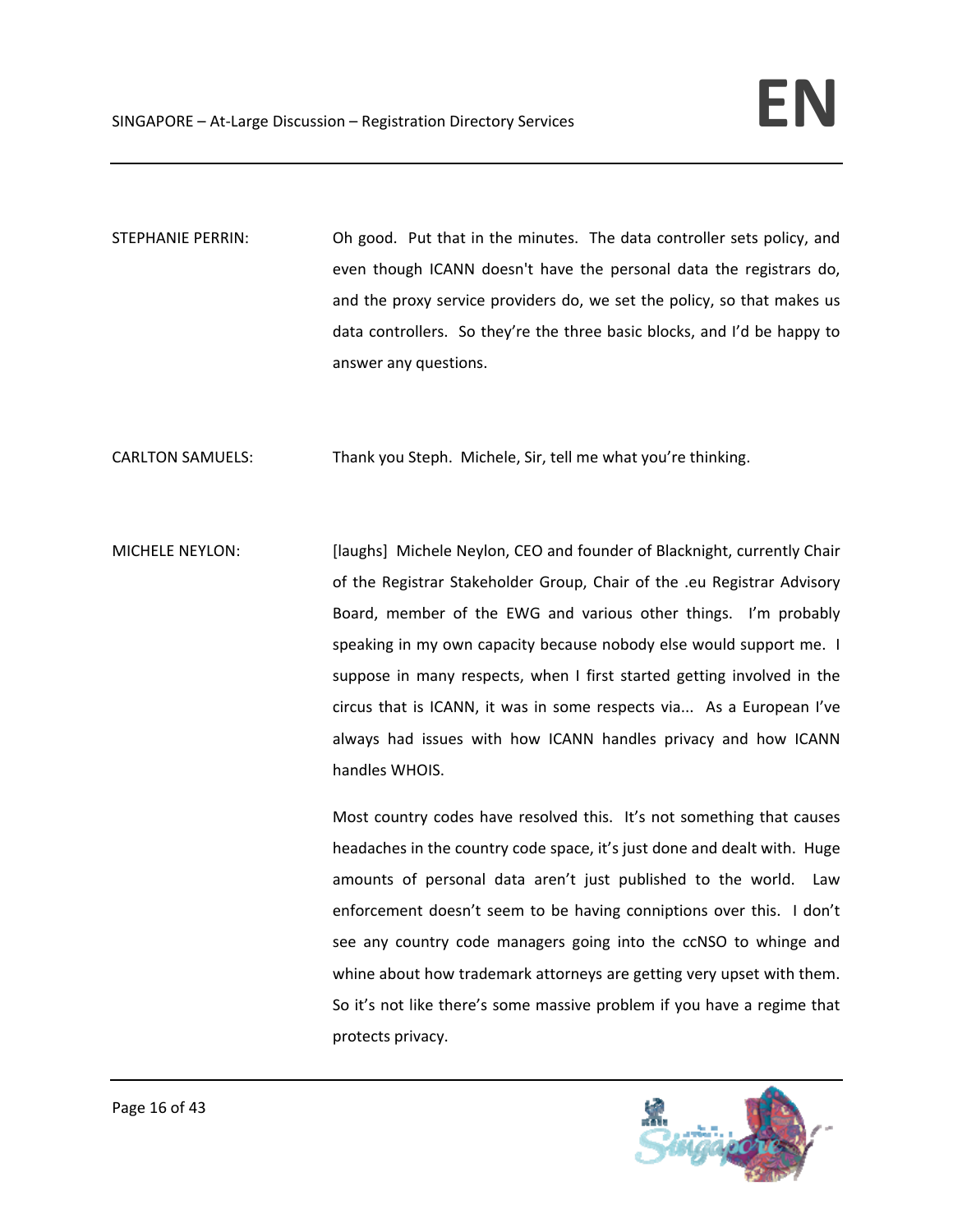So why on earth is ICANN being special about this? This is just my general view. Within the EWG we've been looking at a whole range of different aspects of domain registration data. Just to give you all a bit of background, for those of you who aren't Kathy Kleimans, who read every single report ever written on WHOIS and send us copious notes pointing out all our errors… Yes Kathy, we did ask you for comments. One of the things… When you talk about WHOIS within the ICANN spaces, everybody ducks under the tables, has nasty flashbacks to previous WHOIS‐related efforts, and it's this massive thing that you can't really talk about.

With EWG we tried to work on the basis that everything that had come before should be put to one side, almost, and just to start from scratch; answering the questions that people had stopped asking. What is the point behind this? Why are we doing this? Why do you need this? What does each day's element do? So at the simplest level, in order for a domain name to resolve on the Internet, what data elements do you need? Don't all rush at the same time to answer that. You all seem to know the answer.

Building up from that, what are the other elements that you might need? What are the other elements that could be expected? Then when you're looking at different things like… This goes back to purpose. It frames the entire discussion very firmly within a framework that's compatible with privacy law in Europe and elsewhere, where you take purpose into consideration at every single step. That doesn't mean that the trademark attorney that wants to reach the infringer that their purpose isn't ignored. It is considered.

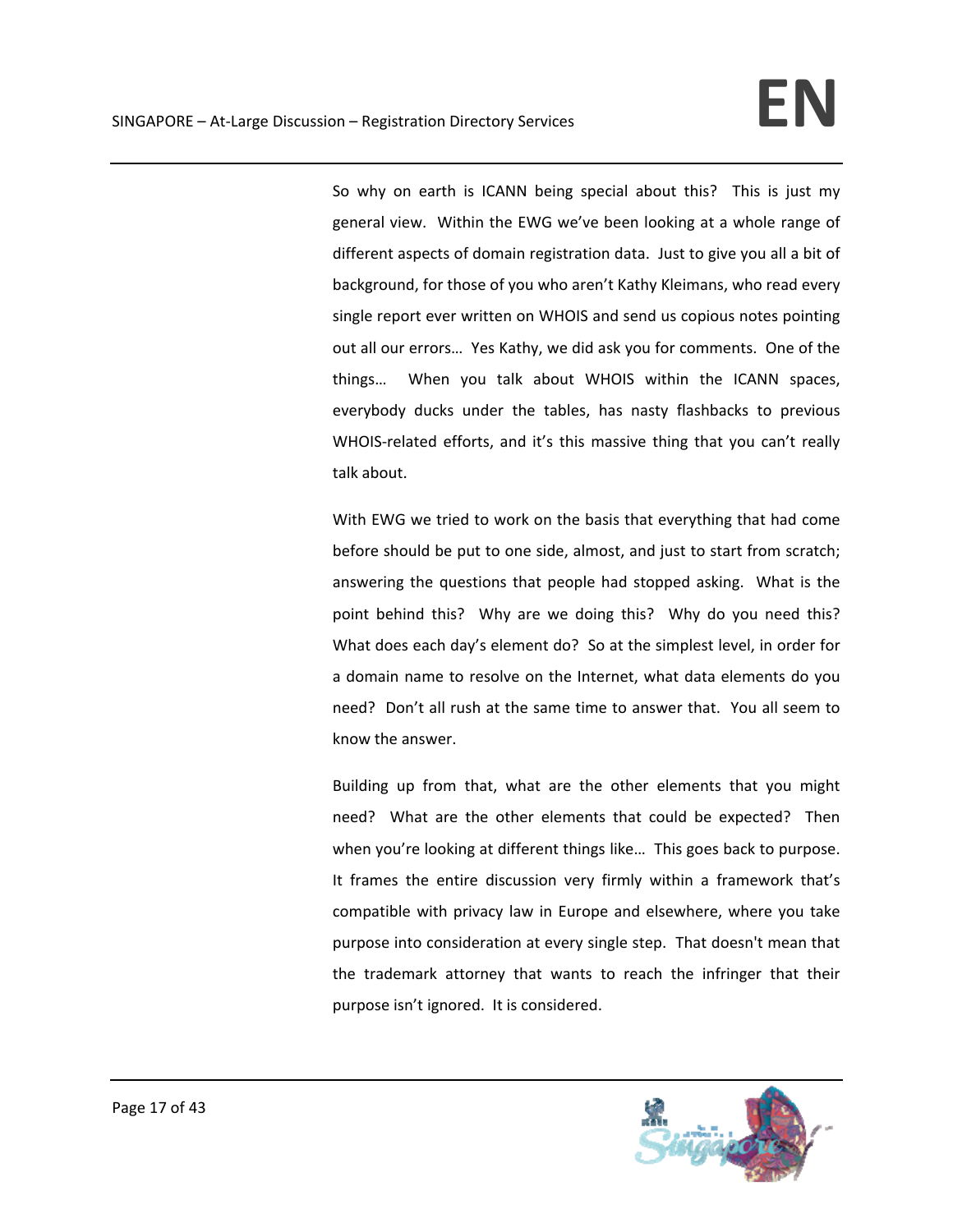It doesn't mean that we wouldn't consider the purpose being to blatantly infringe a trademark. We consider that to be a bad purpose, but we did look at it. Coming from that side of things, we'll put together something that hopefully will be finalized for the London meeting. You'll all probably hate it and rip it to shreds, but it will be quite robust and it should have some clear recommendations, which hopefully will lead to an improvement of the overall system.

But just to back up, Stephanie, ICANN does really need to address privacy. It needs to do something about it now. It needs to do something clear and consistent. It needs to put in place a regime where the burden of dealing with privacy doesn't fall on the registrars or registries; that the corporate body is not trying to force legislation via contract.

CARLTON SAMUELS: Thank you Michele. Before we go to Fab, I'm going to give Holly a minute here to say something.

HOLLY RAICHE: For the one and a half persons in the room who don't know, the RAA in Section 3.7.73 requires a range of WHOIS data, which includes things like names, contact details, for the registrant, to be public. That was probably put in there a long time ago for reasons unknown, but it's caused a range of expectations for the people who would like to access that information to be very happy, and it's caused a range of difficulties who don't want it to. So we're dealing with something that's been there

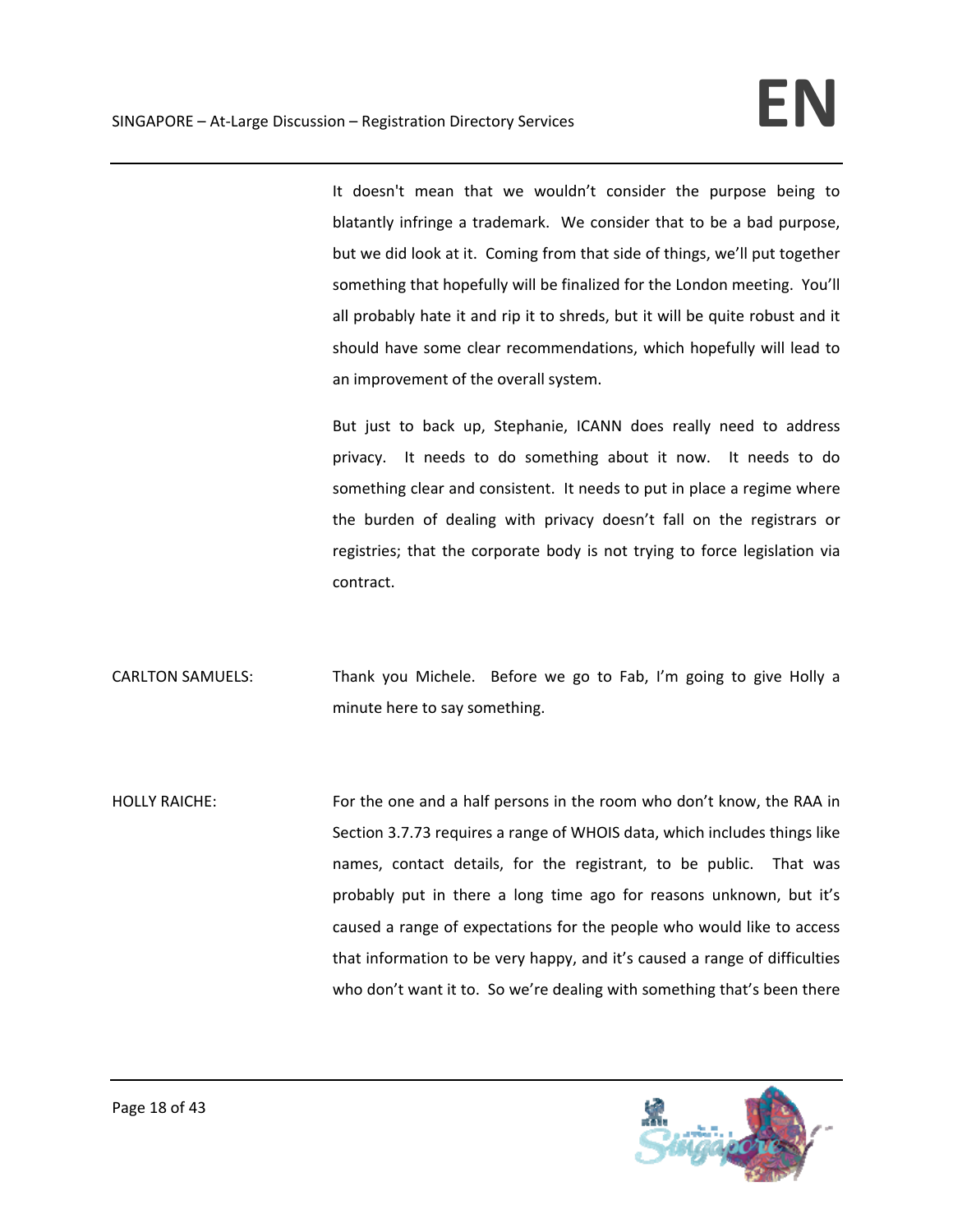for a long time, that's caused both great pain and great glee. We're trying to figure out if we can do it better.

- CARLTON SAMUELS: This has been a real problem. I'd like to recognize our colleague Rod Rasmussen, who's here. Rod is down at the end of the table. Rod, we'll come to you right after we have Fab.
- FABRICIO VAYRA: You know better than to just leave it open-ended. Is there anything specifically you want me to speak about, or just my thoughts?
- CARLTON SAMUELS: Let's start with your perspective of what the work of the EWG is, the specific things that you think are important.
- FABRICIO VAYRA: I'm Fabricio Vayra. As Carlton pointed out, I'm an attorney, which seems to be the moniker I carry around ICANN. To help all those who would like to stop calling me an attorney, I'm also a dad, a sailor, a musician and occasionally I like to drive racecars, but that's another thing. So any time anyone would like to pick up one of those monikers and attach it to me, aside from "attorney", which I wear proudly, feel free. My perspective on all this, look, I think everyone came into this with the promise that we would be done in three months.

Here we are a year and a half later. If you see what the dates were of what we were originally do... I think it's a real testament to the group

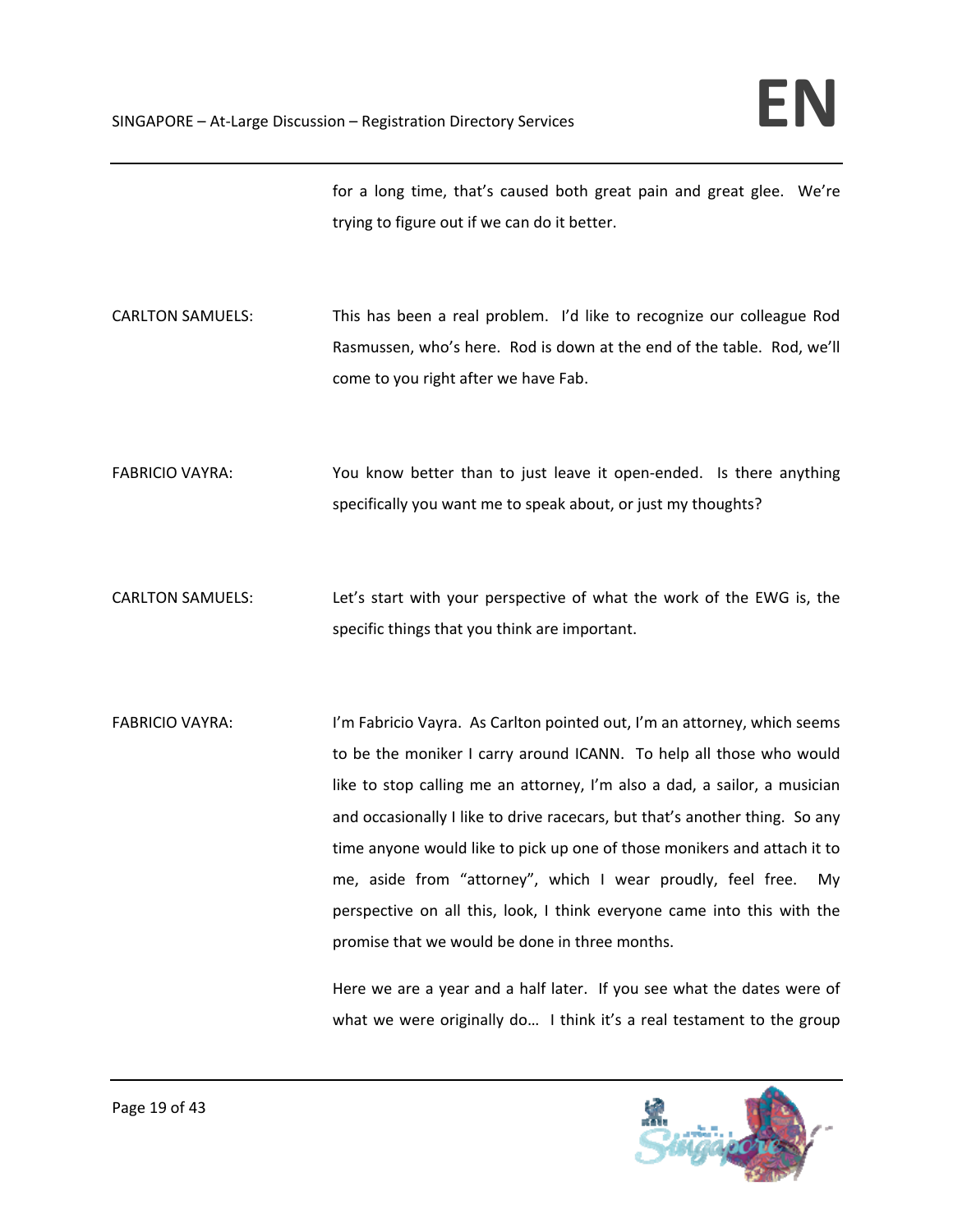that we didn't really rush to meet that three months. I think that Stephanie has done a fantastic job as well as, as you heard Michele, as well as everyone else in the group to bring in their expertize and really highlight and table all of the issues. I think that everybody within our group should be, if they're not, very proud of the fact that they've taken this extra time.

In the movie industry we do credits a lot of times, and we know things like, especially in the animation, they always put how many babies were born during the production, because it takes so long. I feel like we might have to do that here, because we've had babies, we've had family deaths, we've had a lot of things, and the team keeps going. We do so so that we constantly make sure that we, if nothing else, appreciate what it is that everyone's bringing to the table. I actually think people go beyond appreciation. They actually go to try to understand.

That doesn't mean we don't bicker. It doesn't mean that we don't disagree at times, but we've really produced, up until now, something that I think if you look at it shows a real honest and earnest attempt, as Holly put, to get it right and do something better. We really are trying to do something better. No one's coming wearing the badge or shield they associate with. They're coming in and bring in an expertize to try and do something better. The reason we weren't done last year was because I think we looked at this report and continued to say, "We can still do something better."

The reason we know that is because you are, as a community, not just those in this room but those outside this room, took the time to tell us what they thought we could do better. We took that honestly and

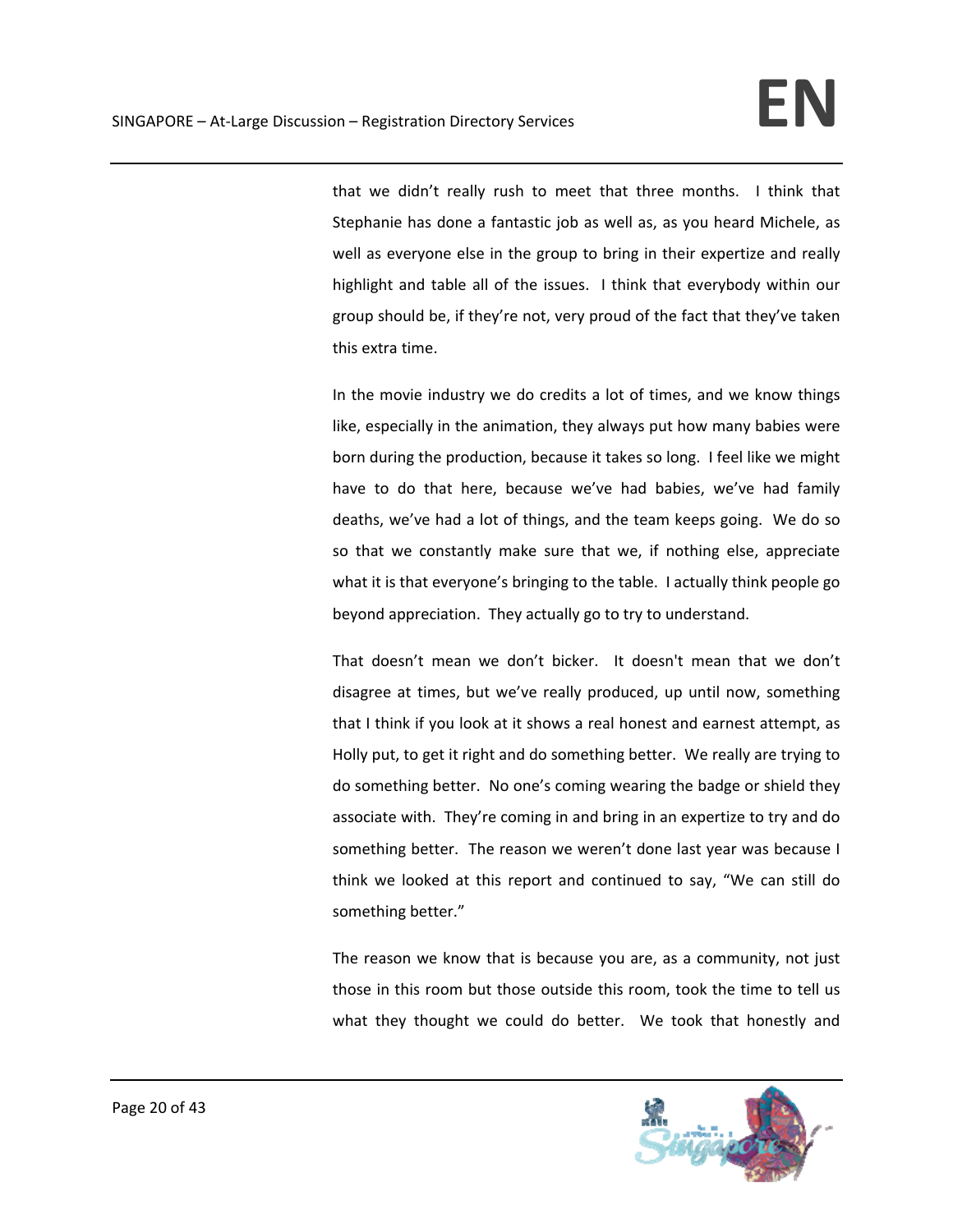genuinely and decided, "We'll devote another six months of our lives to this." We could have just easily thrown in the flag, and everyone would have said, "It's what we expected," or, "What we didn't," etcetera. We keep trying to do something better.

I think the community at this point really wants something from us, so we've set a hard date by which we're going to deliver something. I know that something will be better than what we would have delivered, back in November. I definitely know it's going to be a system that's going to be much better than you have today. I mean that from everyone's perspective. I agree with Michele that people are going to be upset, but I think that's a sign of true compromise and better.

Because from my perspective I'm sure there's plenty of things that my IP colleagues are going to wonder, "How did that happen? Why did I have to do XYZ to get data?" But there's a balance, and I think we can look at things as an 80/20 rule. You're going to hopefully gain 80% for the 20% that you're upset about, and I plead to everybody here that when you see the report, remember it's the true, honest attempt by a lot of knowledgeable people who've struggled with each other for a year and a half to do better.

In so doing, please focus on the 80% that you're gaining, and not on the 20%, 15% or 10% that you might be giving up, because that's really nominal and you shouldn't look at it that way. This system really should be better, and for the topics I believe you're all interested in that you've heard Stephanie and Michele talk about, I think it's massive leaps forward, and for good reason. It's something that's needed. Hopefully we do come through and get close to right.

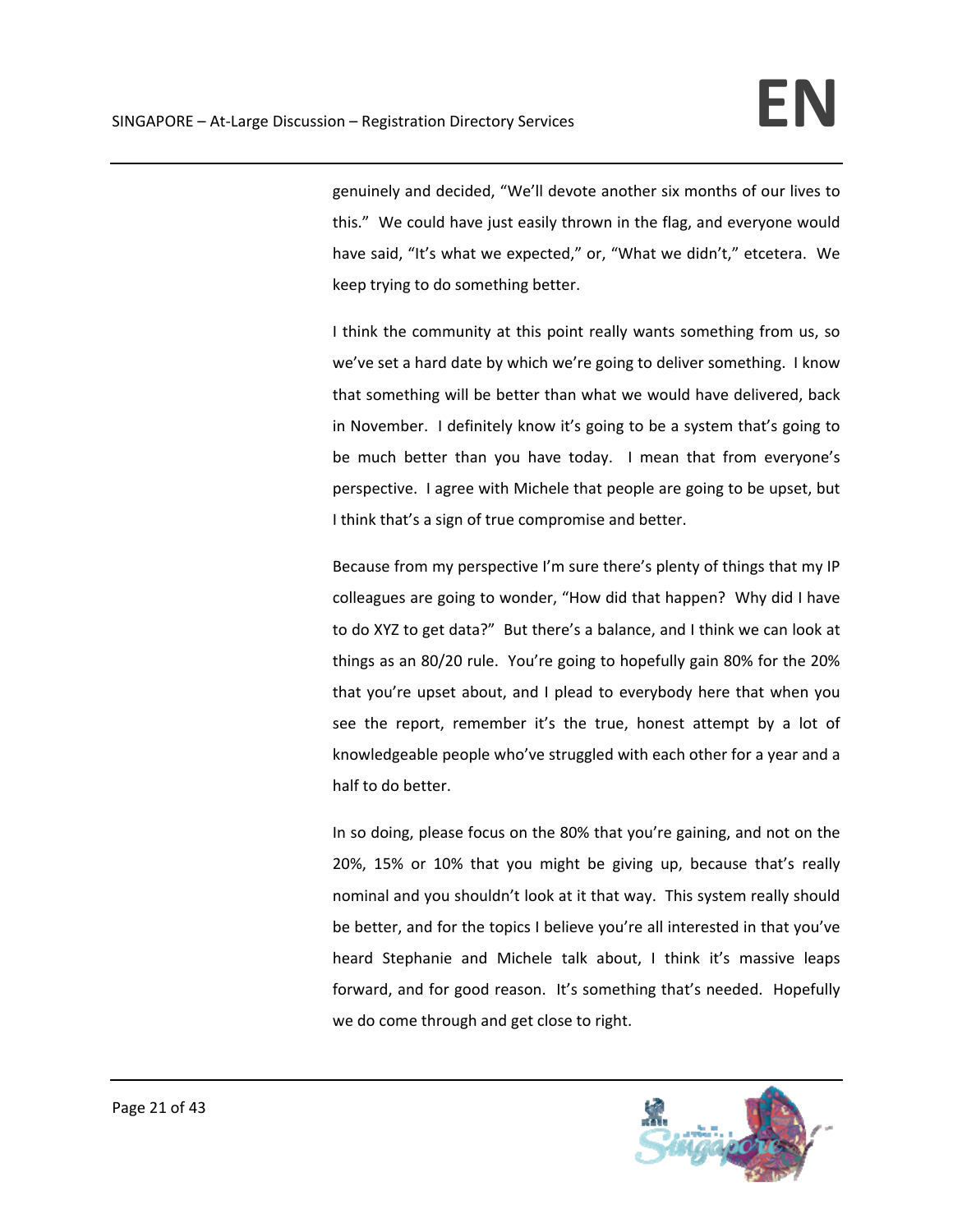Those are my thoughts and at the end of the day I have to say despite what anyone says, I'm very proud of this group for working as hard as it has, and truly trying to understand each other to do better. Holly, we really are trying to get it right and do better.

CARLTON SAMUELS: Thank you Fab. Rod, you have the floor, Sir.

ROD RASMUSSEN: Just general thoughts and observations about the EWG, or…? Actually, coming into it, I echo what my colleagues have said about trying to do better. I believe wholeheartedly the initial assessment that kicked off the EWG, which was that the WHOIS is fundamentally broken, and this will work for anybody. Everybody is unhappy with it as it currently exists. We know from other examples in the world that we can do a better job, but there are competing interests. How do we do things, and how do we do them in scale?

> At the end of the day, the reason I was like, "Okay, I'm going to do this," is really not about representing security or law enforcement or that aspect of things, which is the hat I wear coming in, so to speak. It's not really what I wear when I'm there, but I have that expertize. It's really about how do we make the Internet actually scale and work on a long‐ term basis, so that people trust it? If people are going to do commerce, if people are going to communicate and do all these things about it, part of that is actually getting this right when it comes to the allocation of these resources and the responsibility, accountability, etcetera.

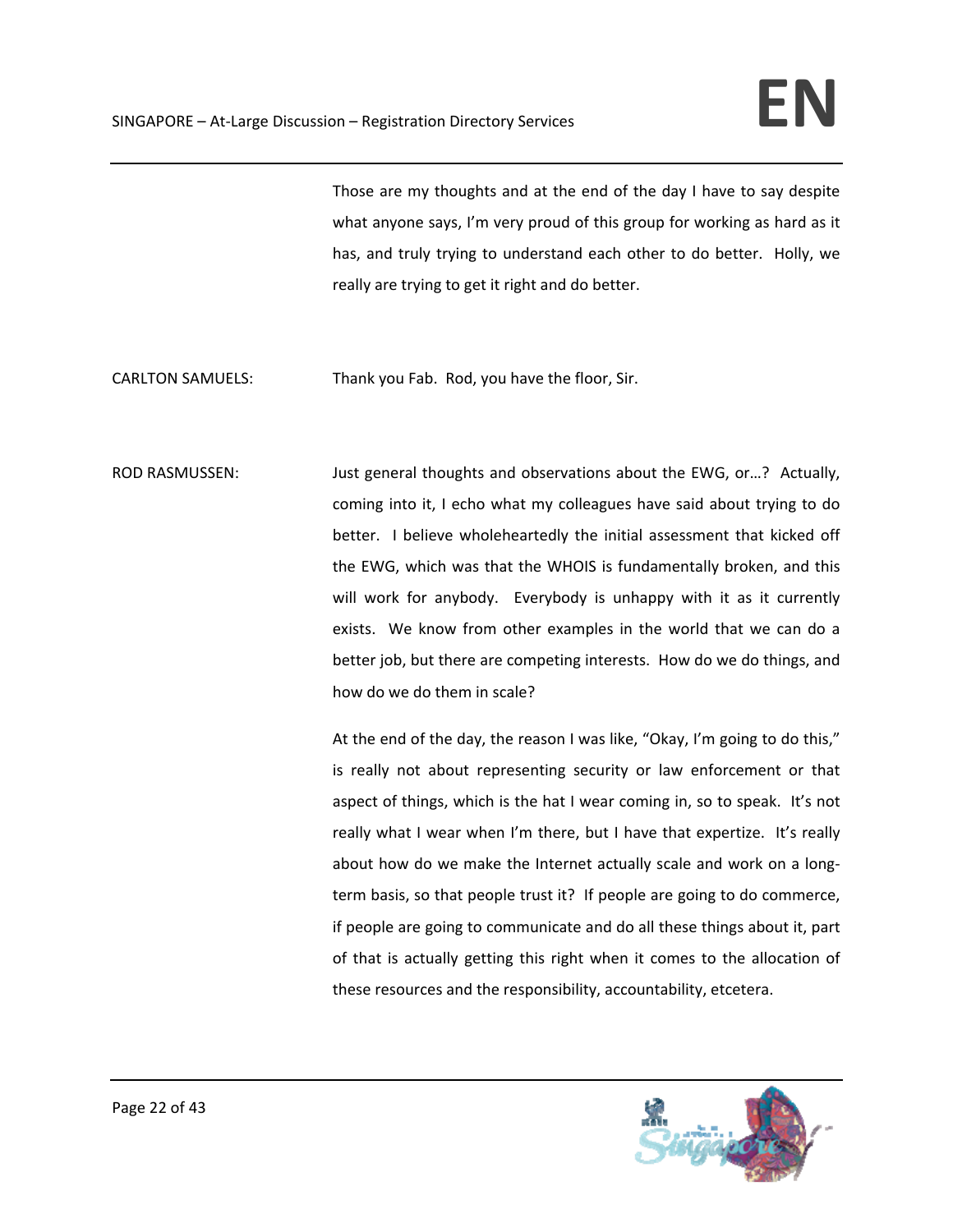All those things that ICANN has as its AOC, how do we scale that to everybody who's using the Internet as well? I look at it as not just being an AOC for ICANN – that represents a community that represents all of us – we're using it; both publishing things in it and bringing things out of it. So knowing that we were going to tackle that problem, I've seen what I would consider a downward spiral in the trust and how the domain name system is being allocated. We've been patching it. From the security side we've been covering over things to protect users from things that are happening out there.

So how do we address that? My observation of the group itself is that it's been a tremendous learning experience, for everybody on the group. I think we've all learned a great deal from each other, and know far more now about privacy law, about registry operations, about everything there is that everybody has brought to the table. I think everybody else has taken that as well. I brought to the table my expertize and how people are abusing the Internet and how people are abusing the registration system in order to perpetuate things that people may not have been aware of, or when you start thinking about it's like, "I want to protect privacy."

Well, one of the worst things for privacy protection is identity theft that's being done by botnets. So there's this whole balance of things. I think we've all learnt from each other and really done a pretty good job at saying, "Okay, I get that. Here's what we need to do to take care of these aspects and interests and concerns." How do we do that, and then do it in a way that's fair, equitable, scalable, and at the end of the day can be put into automation. This whole thing is a system. It has to

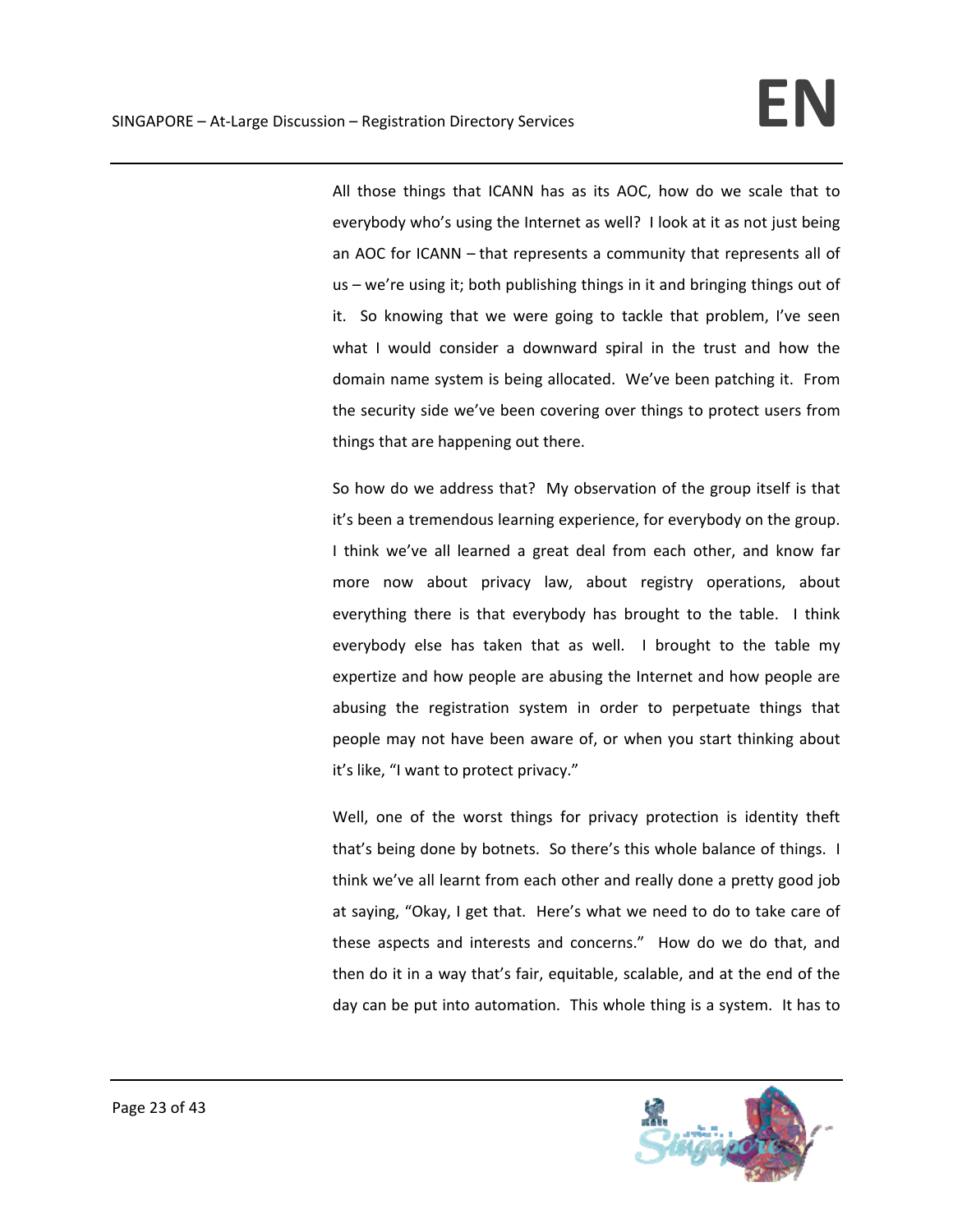be supported by computer servers and then around that, a supporting bunch of people that are making the processes happen.

Around that is a whole framework of laws, contracts and policies that all get intermixed. You have to balance those things. I don't know how many man months of our own person months we've sat through, learning, I'd love that the rest of the community could learn what we've learnt as a result. They'd have a much better appreciation for all of the angles and challenges they all face. Then it becomes much easier to say, "Okay, we need to do something and here are various ways we can do it." That's my overall thinking on it.

CARLTON SAMUELS: Thank you Rod. We're looking at bridging this. We have folks here who've been actively involved in the PPSAI Working Group and we're keen to understand how the work that's been done, and the conversations, and the PPSAI might bridge and flow into the EWG. I wondered, James, if you had any ideas about that?

JAMES BLADEL: My idea would be – and I hate to put here on the spot, but I'm hoping that Stephanie can keep us sane and on track in that regard. I don't have a lot of visibility into what's going on in the EWG. I wish I had. One question about the EWG proposal that I hope they're taking a look at is the idea that a search on the directory is a two‐way search. The analogy I use is I have a Facebook account. I don't know who's looking at my Facebook page.

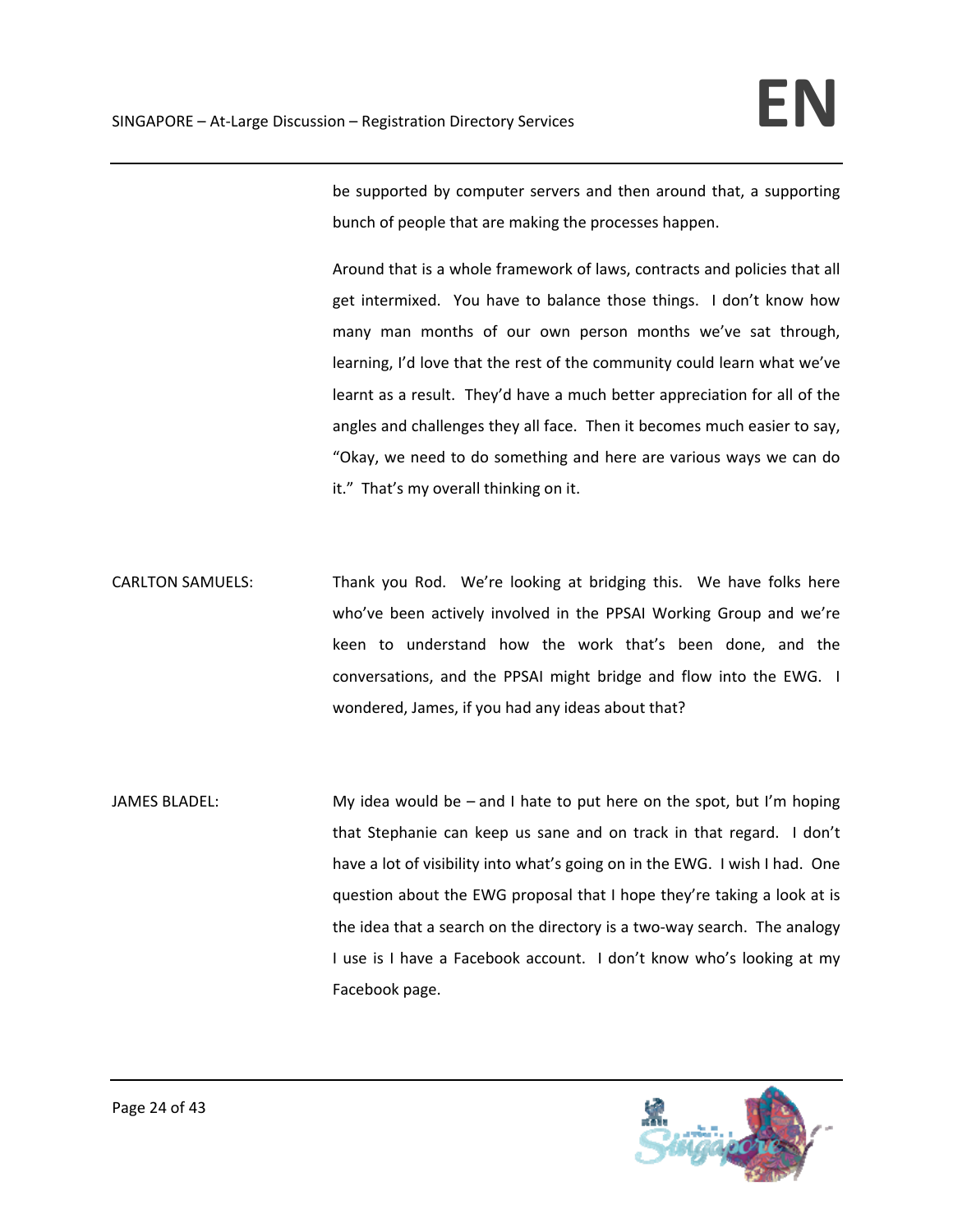I have a LinkedIn account and LinkedIn sends me an email account every week with, "Here are the people who've looked at your LinkedIn account," and I wonder if that's something that's a consideration in the EWG.

- STEPHANIE PERRIN: We certainly want audit trails on who is getting into the RDS central to access things. Obviously we're going to have a discussion with law enforcement because when they're doing investigations the very idea of an audit trail is an [inaudible 00:53:39] to them. So those are going to be difficult discussions, but it's possible to build disappearing trails too. Being a non-techie I have tremendous faith in technology being able to solve these problems, possibly at great cost but that's the idea.
- MICHELE NEYLON: Basically what Stephanie's saying is if the ICANN budget is inflated by about 40% next year it's all her fault.
- CARLTON SAMUELS: Okay. Michele?
- MICHELE NEYLON: I think Stephanie did cover it, in fairness. There's one thing that I think nobody did mention but I think is key to mention – that we are making recommendations that are completely non‐binding to go to the ICANN Board. They get fed back into a policy process, or probably multiple policy processes, you all get to be involved with. Don't, for God's sake,

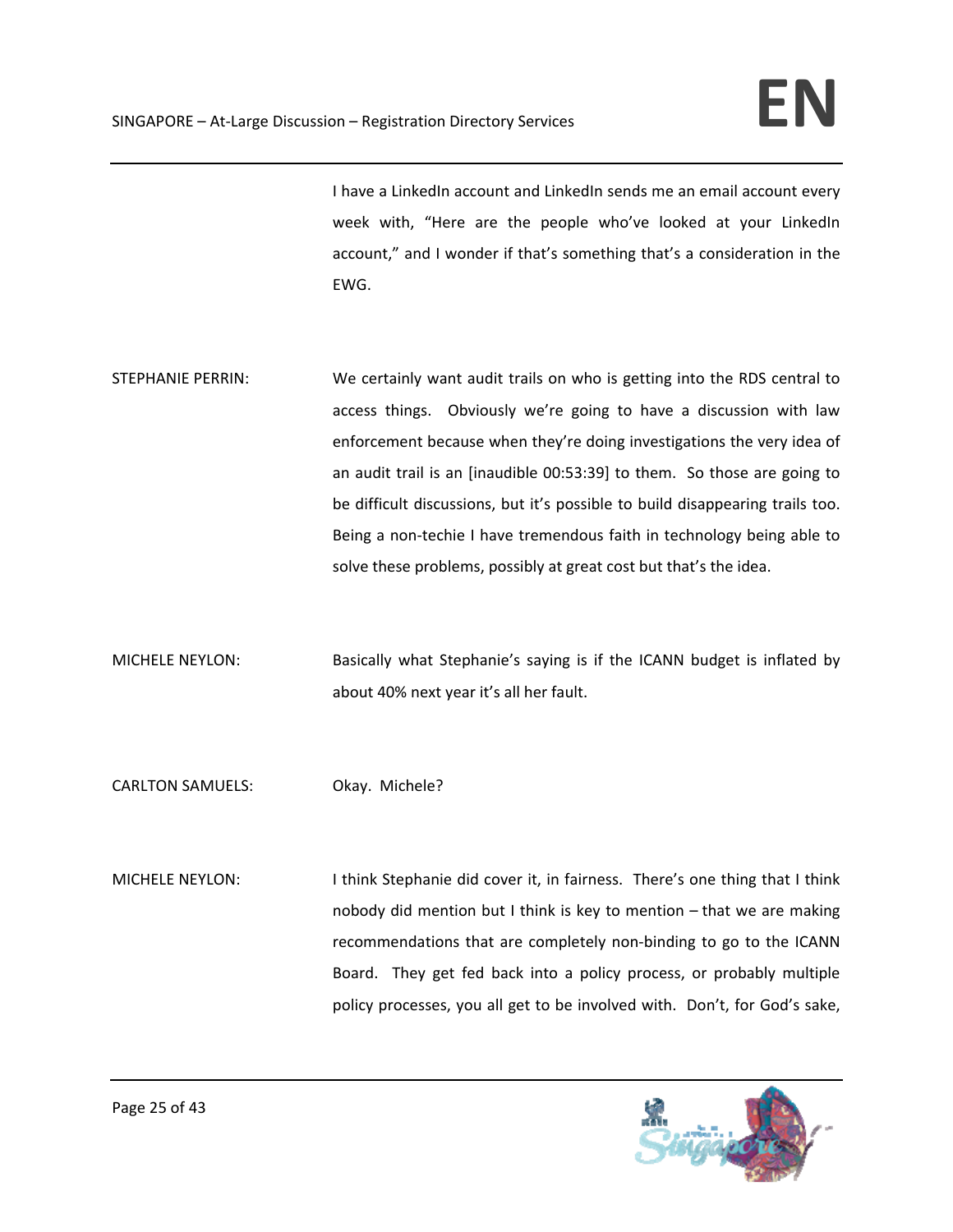think that any of our output is going to be *the* answer. It should be a very well‐educated suggestion, but it's not an ultimatum.

JAMES BLADEL: But to answer your direct question, Carlton, I guess from what I'm hearing there is there's a pretty huge gulf between the work of the EWG and the PPSAI. They're up here in the penthouse looking at principles, and we are focused, I believe, on a specific subset of those principles. If they're re‐engineering the entire data system, we're looking at, within the context of the existing data structure, an existing commercial service. So I think we're looking at that issue a little bit through a pinhole camera. I hope we're aligned with their principles.

HOLLY RAICHE: James, I think that was my next question, which is hopefully those are the discussions in the PPWG, because some of those discussions are about access, about what you do about people who don't want to be accessed, and what do you mean about "legitimate reasons" and "legitimate requests for access"? Some OF those, to me, are higher‐ level questions as well as immediate questions. But Kathy was next, I think.

KATHY KLEIMAN: Thank you. It's interesting – we had this issue with the WHOIS Review Team as well, that we were studying a system that was moving while we were trying to study it. Unlike the EWG we were supposed to study the WHOIS system as it is, not think about it anew. I'm somewhat jealous of

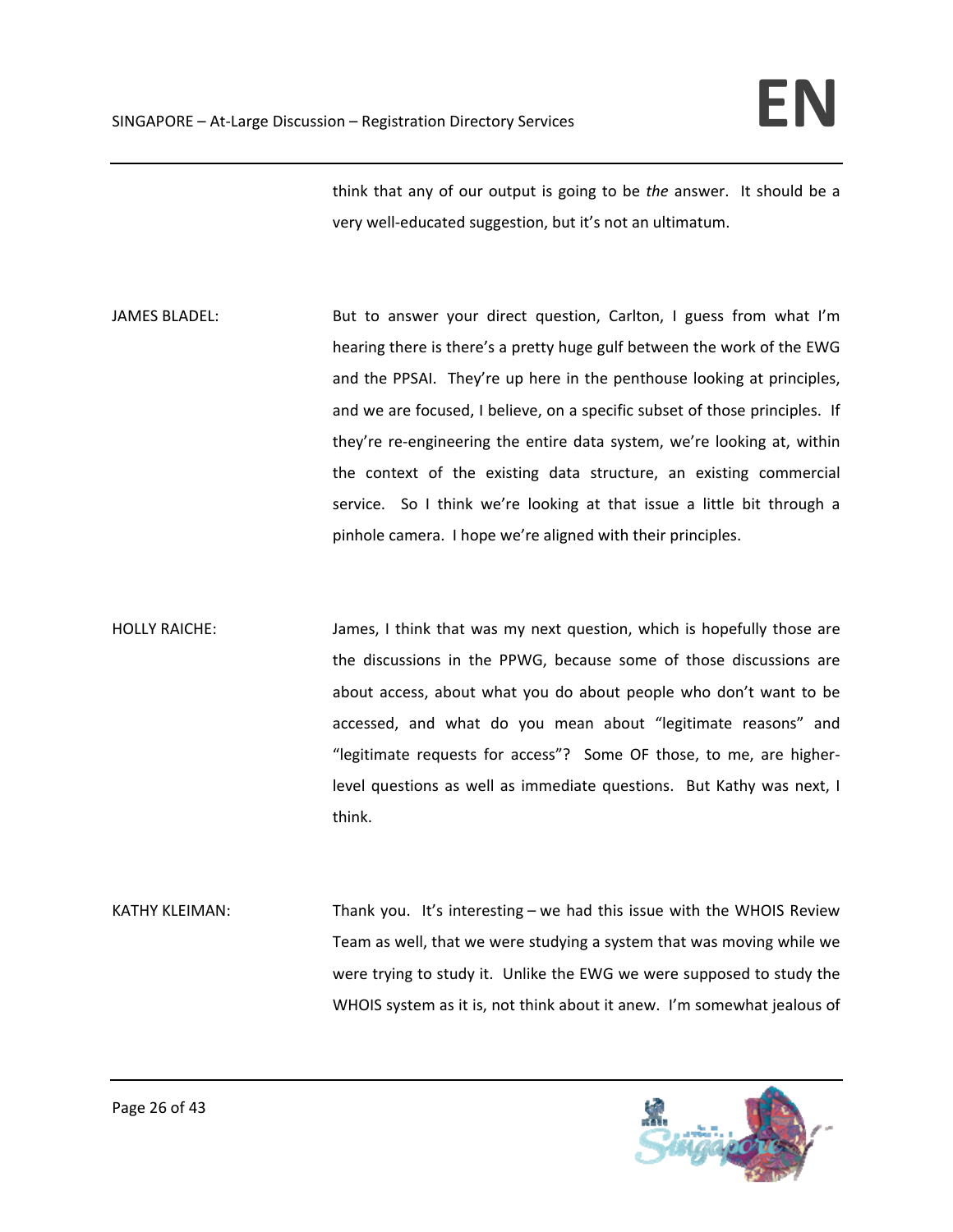the blank‐slate approach. Yet there were Working Groups going on at the same time and it was hard.

Here I think we have to be very careful as the EWG results come back in, that we don't block out what the PPSAI Working Group is doing, but we find some way at the end of the day maybe to merge or meld or figure out the best parts of each, and bring them together to the gNSO, for the next steps and PDPs that will follow. That's my thought – that we don't block out anything but take the best elements. Thank you.

CARLTON SAMUELS: We only have about 25 minutes left, and I wondered whether or not we could have some questions from other members in the room. Alan, then Evan.

ALAN GREENBERG: Thank you very much. Three questions or comments all related to privacy proxy. It strikes me as I listen to people here on what's going on in the EWG, is depending on what comes out of that process, the need for privacy proxy services may be far lessened, and to the extent that they're still needed, the details may be very different. So I'm almost worried that we're going to build a complex privacy proxy accreditation process, which a year later won't be needed in that form. I do have two more questions, as long as you come back to me.

CARLTON SAMUELS: Jump in?

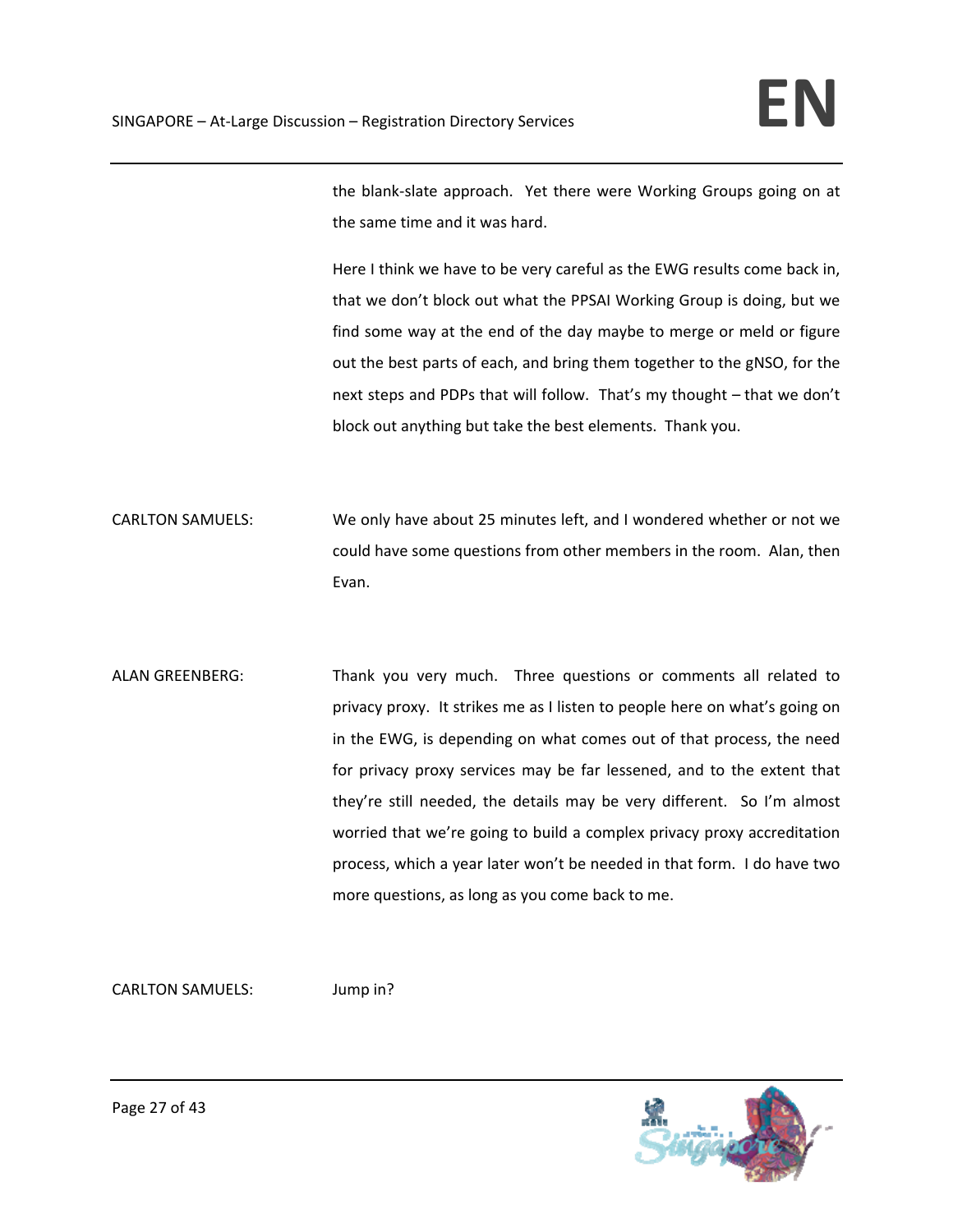[KATHY KLEIMAN]: [00:58:32] We actually had a little discussion on that on the list, with a small subset of the list. I actually think the need and appetite for privacy proxy services is going to go up, because even if you applied data protection law in a systematic way, which I would suggest we don't, and even if you got the secure credentials for the people who are at risk, that's a pretty small subset. You still have small business, you still have the hugely expanding number of…

> Well, we saw the award this morning in the opening ceremony for the women who were working from home. They would want privacy proxy services, I would suggest, and they're running a business so they're selling. So there's aspect of it. The other thing is that the privacy proxy service, I'm learning as I go along, offers a buffer as well as protection. You have a lot of people who might want to contact you that you might not want to be bothered with. I put up my hand for that.

> I have a small business, and I don't want to be bothered. I keep telling Michele I'm going to register it in Ireland so that I can get out of this. But all kidding aside, that's a valuable service, and the privacy proxy services can fill that gap.

ALAN GREENBERG: I wasn't making a strong statement, I was just observing that the need may differ. The second one is  $-$  and it's been mentioned earlier  $-$  there are an awful lot of lawyers in the world who, on behalf of their clients, register domains and are effectively acting as a proxy service. Do we really expect each of them to be accredited by ICANN before they offer that service on behalf of their clients? Is that a realistic expectation?

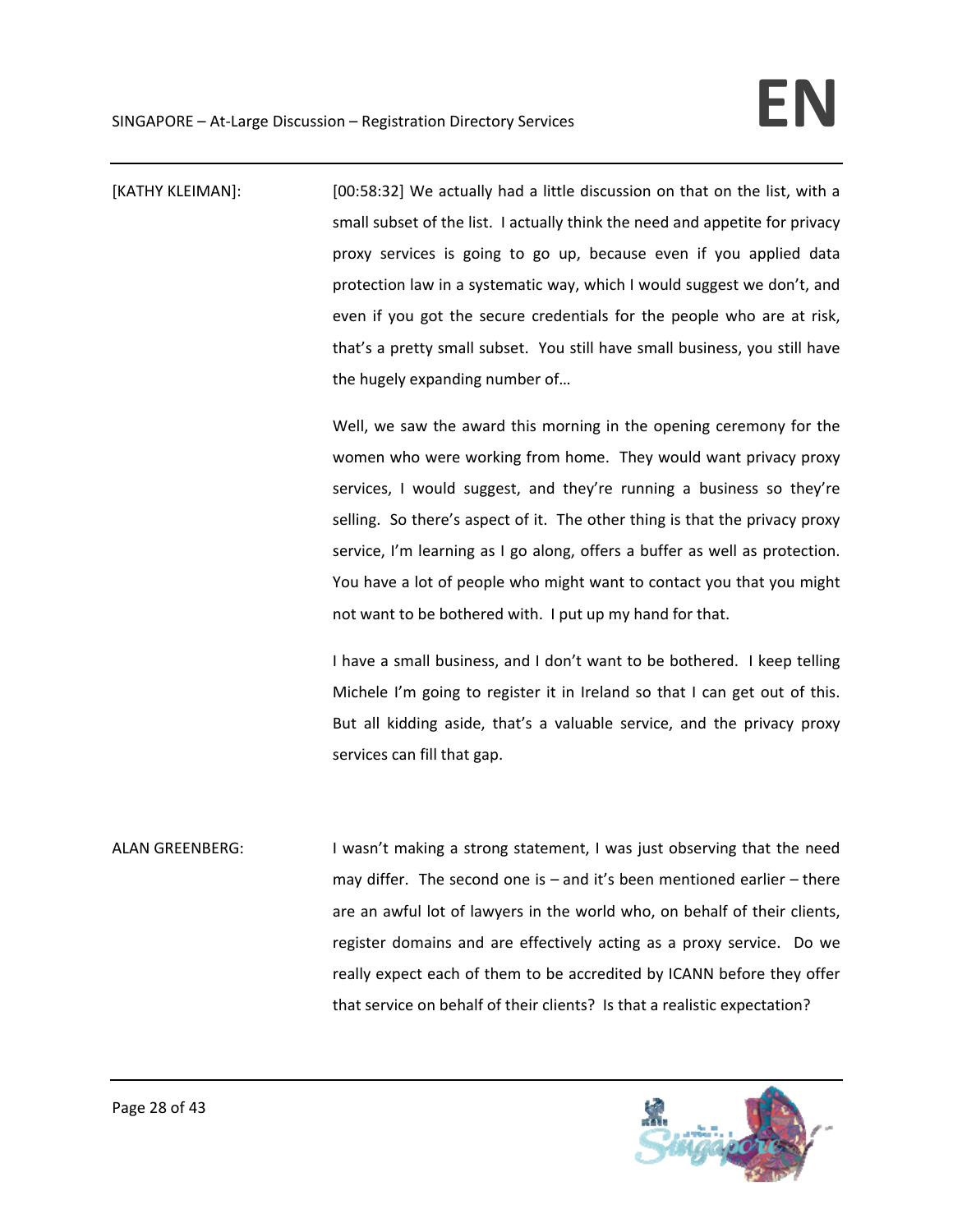[JAMES BLADEL]: [01:00:30] That's an excellent question. It is something that has come up, Alan, particularly when you consider from the registrar perspective that we cannot knowingly accept registrations from an unaffiliated or unaccredited proxy service. If, for example, we contact a registrant and say, "We have a problem with this domain name, there's a court order," and the law firm say, "I'll contact my client." Well, we have to take a look at that entire account really. Under the RAA, it's not a question of we don't have a lot of discretion there.

> It says essentially that here's someone who's acting on behalf of third parties, who are not known to us and who have executed our registration agreement. I think it's an interesting question. I don't know what the expectation is, but I know that the expectation is on registrars that we would not accept registrations from those firms if they were acting as a proxy service.

ALAN GREENBERG: Certainly if a lawyer registers a company in their own name, they take responsibility for what that company is doing. I would have thought that an unaccredited lawyer who's registering something is simply doing it in their name and they take full responsibility for whatever happens as a result of it. Therefore it's not an arms-length proxy, it's just doing it. My last question is something that struck me as curious. I may have the facts wrong but I've been assured by a number of people that I don't.

> If you file a UDRP and the proxy service reveals who you are, that gets published in the result, even if the UDRP is found for the registrant, and

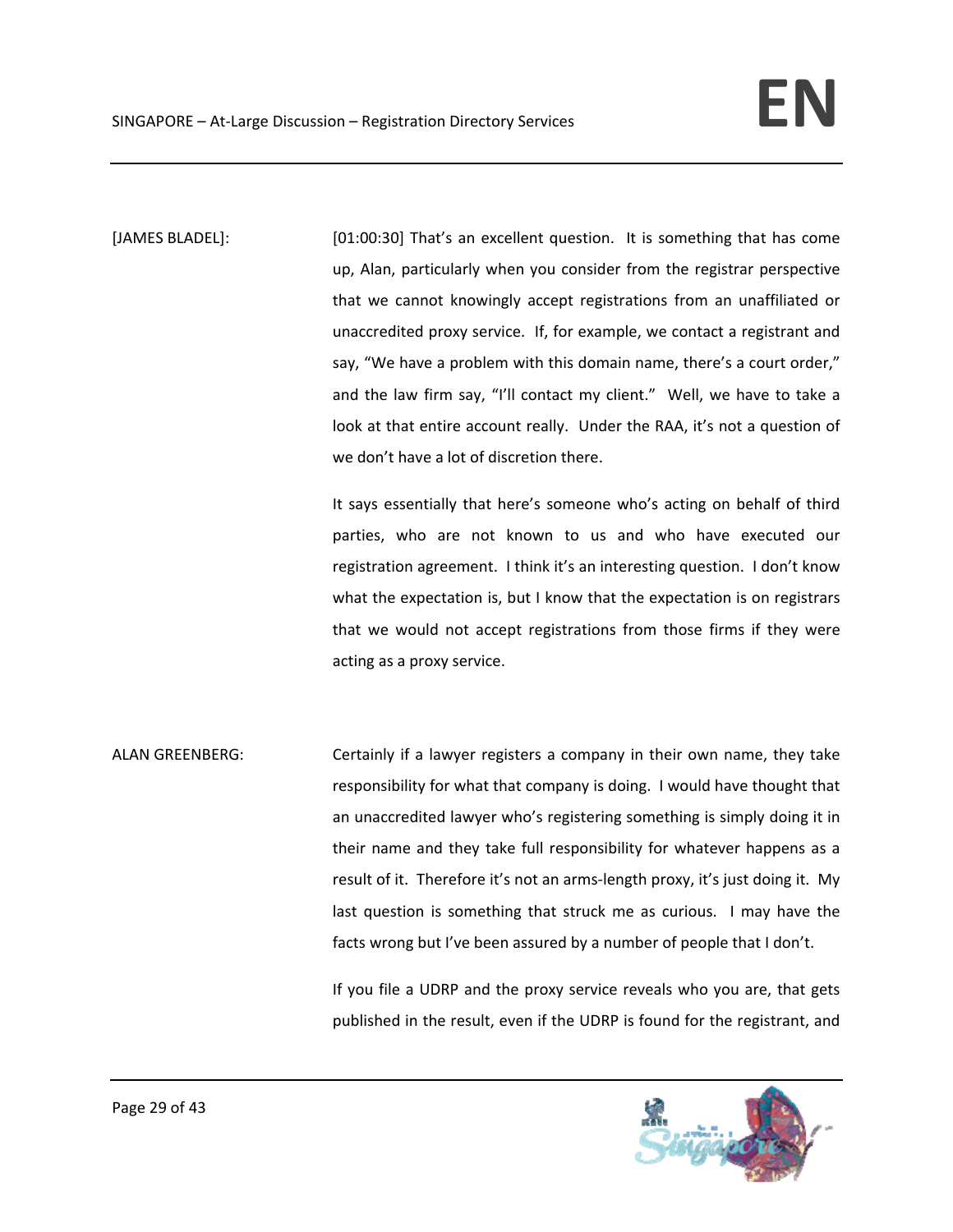even if it's a completely frivolous URDP. Therefore, if you want to find out who someone is just file a UDRP. If you can afford that then you've gotten it revealed, and the UDRP providers are required to file a report. So unless the privacy proxy service says, "It's me, I'm taking full responsibility for any action," then it gets revealed. I've never heard anyone worrying about that or complaining about it.

- CARLTON SAMUELS: I am not sure I know of that. That is what exists today. We've had some discussions in the EWG about purpose… The discussion we had yesterday had something to do with UDRP revelations. Do you remember?
- [KATHY KLEIMAN?]: [01:03:12]. No, I don't think we went to UDRP. That seems to me that's something that ought to be settled in the privacy proxy services accreditation.

CARLTON SAMUELS: Were we talking about accreditation?

- ALAN GREENBERG: Currently that is part of the UDRP rules, which are due to be reviewed some time in the future.
- JAMES BLADEL: One of the reasons why that can get slippery, Alan, is that not all UDRP providers have exactly the same processes for that, in their

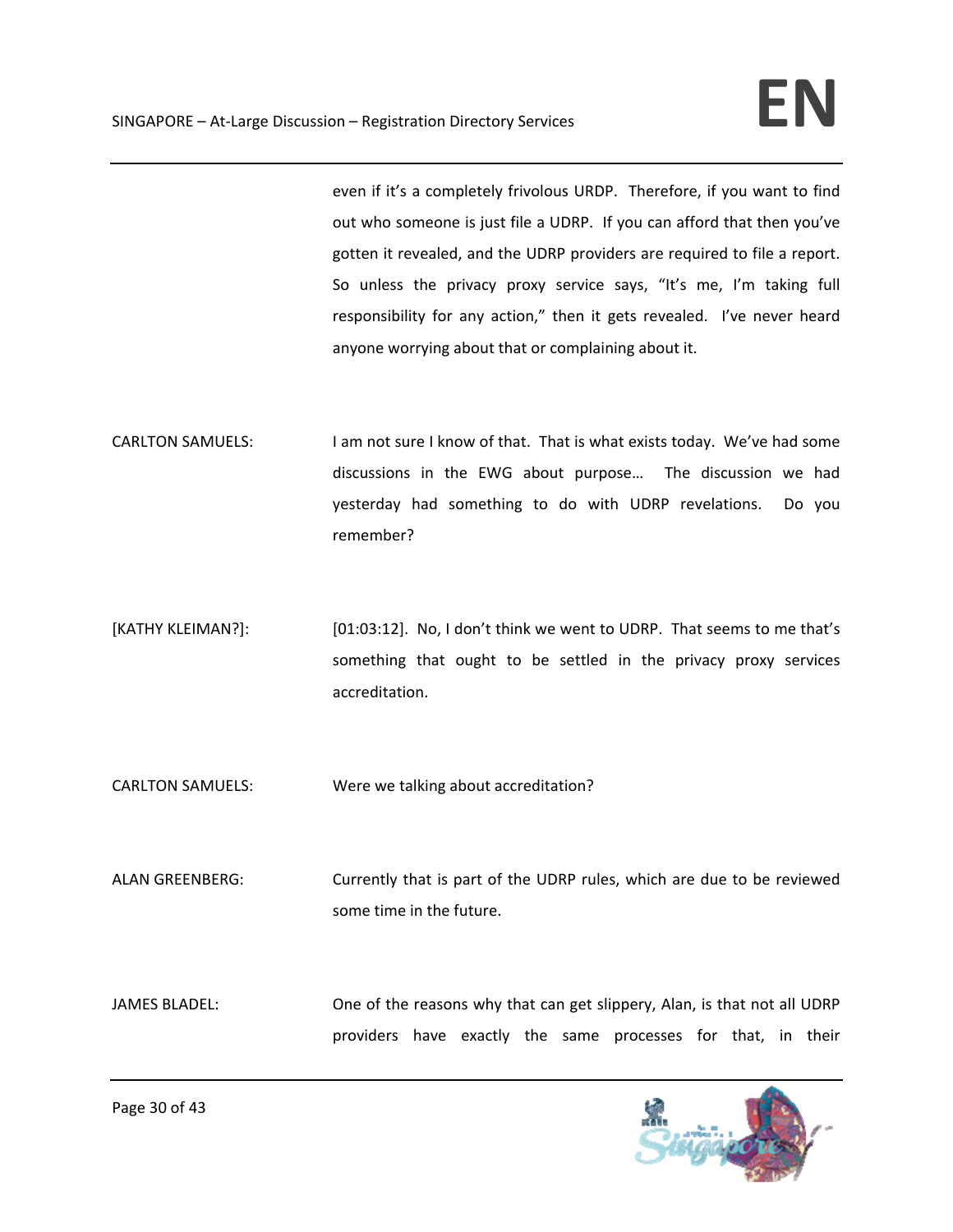supplemental rules. It's not just UDRP issue or a privacy proxy issue, it's also a bit of a provider rules issue as well.

- ALAN GREENBERG: It's one of the issues that came up on the [lock-in? 01:03:53] PDP, and I'm reasonably sure this is consistent among them, but I may be wrong.
- CARLTON SAMUELS: The requirement that publishes is consistent. That's how we know it came up. Kathy and then we'll come back to Rod.
- KATHY KLEIMAN: I just wanted to comment, Alan, that you're pointing out something that's a really good point. When we drafted the UDRP it was long before the evolution of proxy privacy service providers, so this is one that I'm looking forward to returning to, because the issue of frivolous or harassing reveals is one that attorneys who work in defense of registrants see all the time. So we've got to plug that hole up. Thank you.

CARLTON SAMUELS: Rod?

ROD RASMUSSEN: In general, to take this up a level with EWG versus any other of the policy groups that are working on various things, there's a lot of things, a list of four or five, at least, open policy groups around things that touch WHOIS right now. We're trying very hard to create a framework and

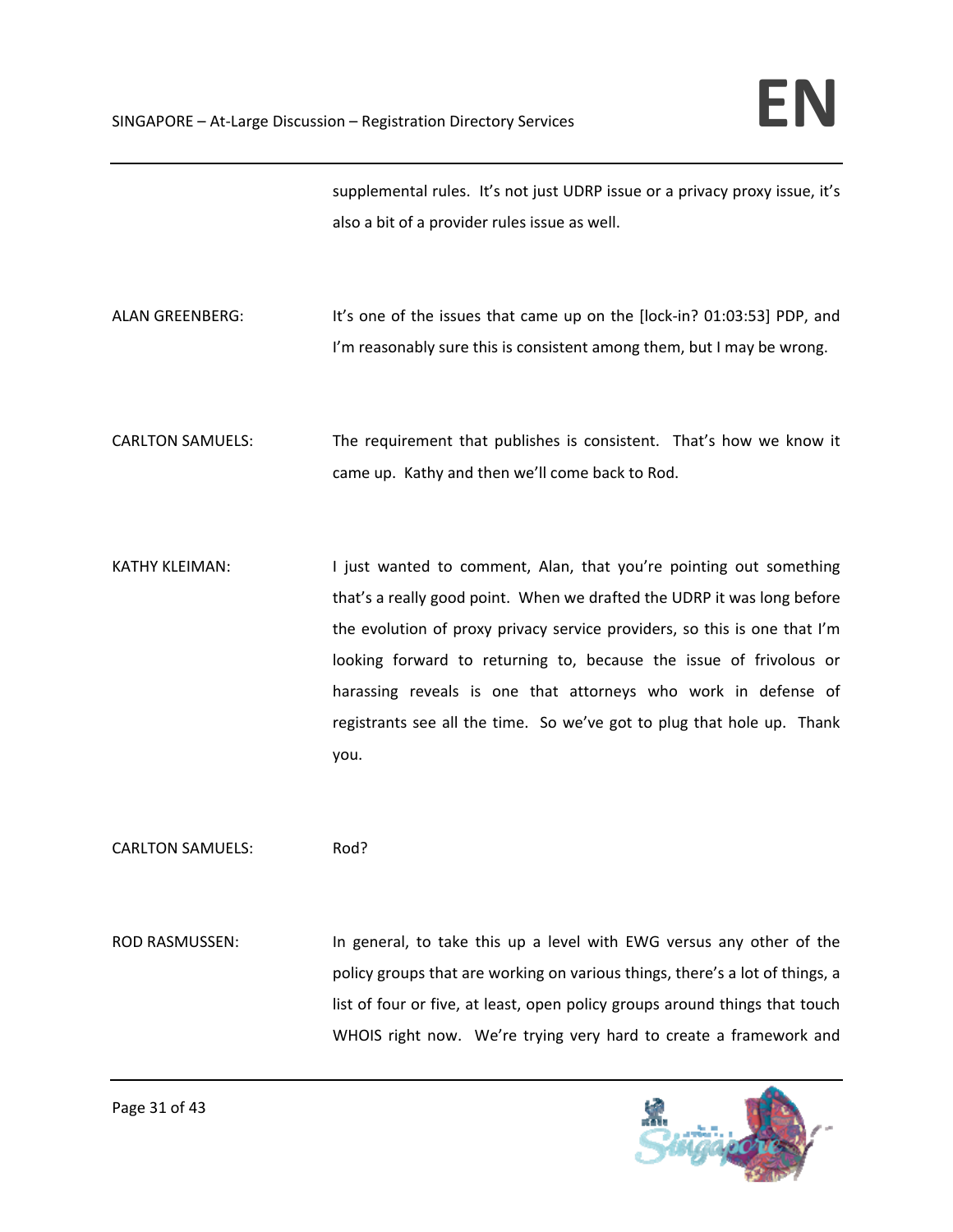offer good suggestions for going forward in the overall space – some very specific model things, and the things you'll see in the final report. Some of them will hopefully address this issue.

But in general, the PDPs are going on all that other policy work that's very specific and focused. We're trying to build the framework knowing that those are going on, so that we can provide a way that that will evolve into whatever we're coming out with, as an overall framework, for the most part. I would say, with particularly the PDP one, keep working on that. We don't want to provide a prescriptive way of how that's going to work.

We are very well aware that that needs to be addressed, and we're having some of those discussions within the group, but at the end of the day we're going to end up with a framework within which, whatever the policy recommendations, for the most part, that come out of that group will fit into that. So I think that's important to keep in mind. We're not trying to solve all the problems that all the other PDPs are looking at right now. There's a bunch of other ones right now – too many to list.

I think though, there are some concepts that we're just discussing, that I think will help very much in this particular arena around making legal contact with a domain. I'm not saying a domain owner, but the actual idea of a domain and the entity around being able to provide purpose‐ driven ways that people can solve those kinds of issues without necessarily revealing the registrant or some other, un‐affiliated, not needed for the purpose, type of contact.

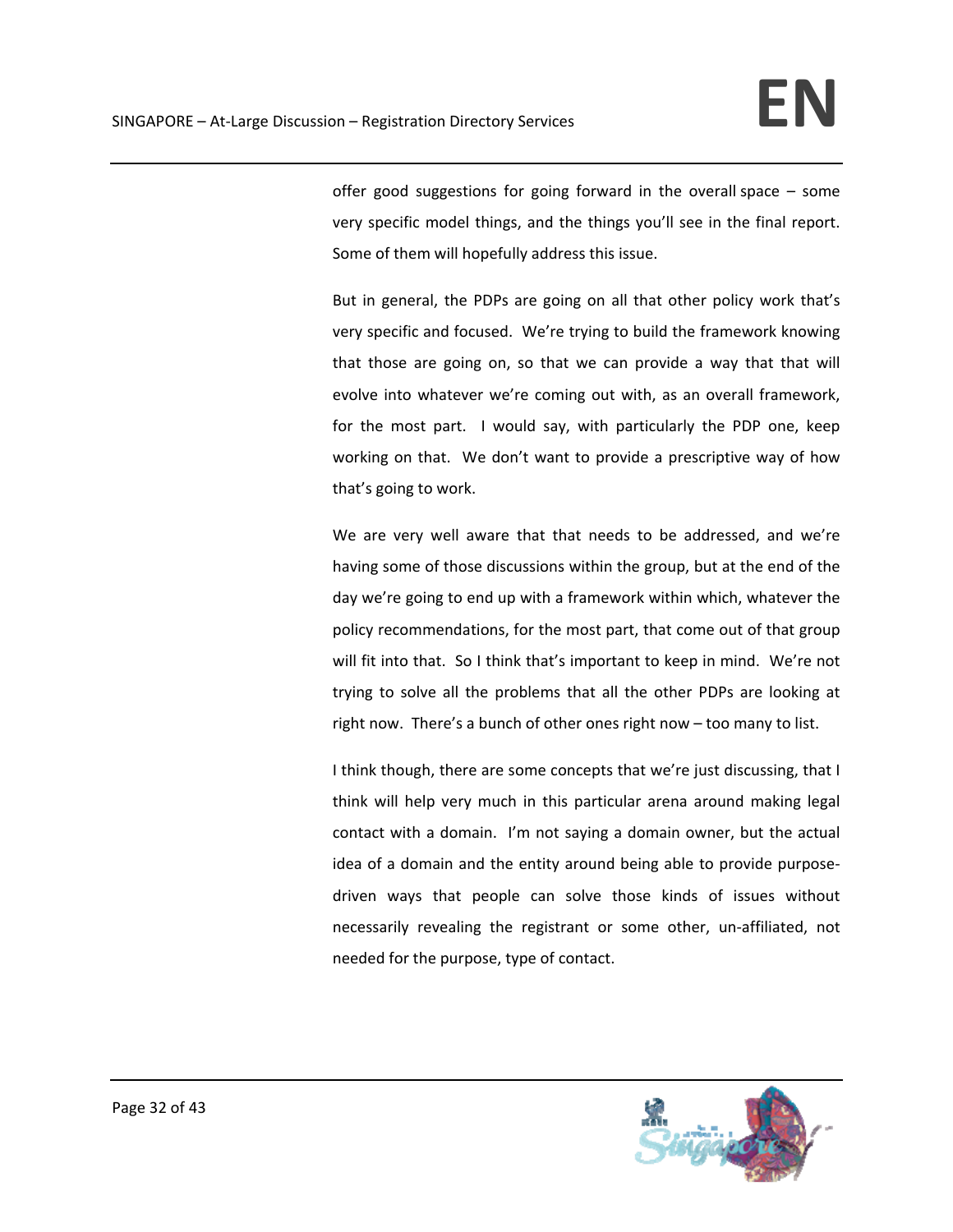## CARLTON SAMUELS: Thank you. Can I have Evan next?

EVAN LEIBOVITCH: Thanks. This is Evan Leibovitch, a member of ALAC. My question, I guess, to the members of the Working Group is in the form of a "are you satisfied that?" and there are two specific cases. One is a general form of, "Are you satisfied that as this is all implemented, that the issue of incorrect contact information is going to go away?" That is, this is one of the things that at least from the point of view of At‐Large, or people I've spoken to, ends up becoming a real problem that privacy was implemented by giving wrong information.

> Hopefully, now that you're putting in these privacy proxy services, this is going to make it easier for somebody to have a level of anonymity while providing correct contact information. Does that mean that at the end of this that what remains, that those will continue to have incorrect WHOIS information will be breaches that can be acted up on by law enforcement or whoever? That incorrect WHOIS information will no longer be something that will be tolerated.

> The other "are you satisfied?" question is that something that I thought was going to be a theoretical question, but turns out is not, and touches on both the brand protection and the consumer speech protection. That is, in the case of TLDs such as .sucks and .wtf and so on – which a couple of years ago in Brussels I thought was going to be a joke, but it turns out both of these are legitimate applications…

> Now, you can have, conceivably, registrations under domains like these, that could be shake‐down attempts on brand owners. But they could

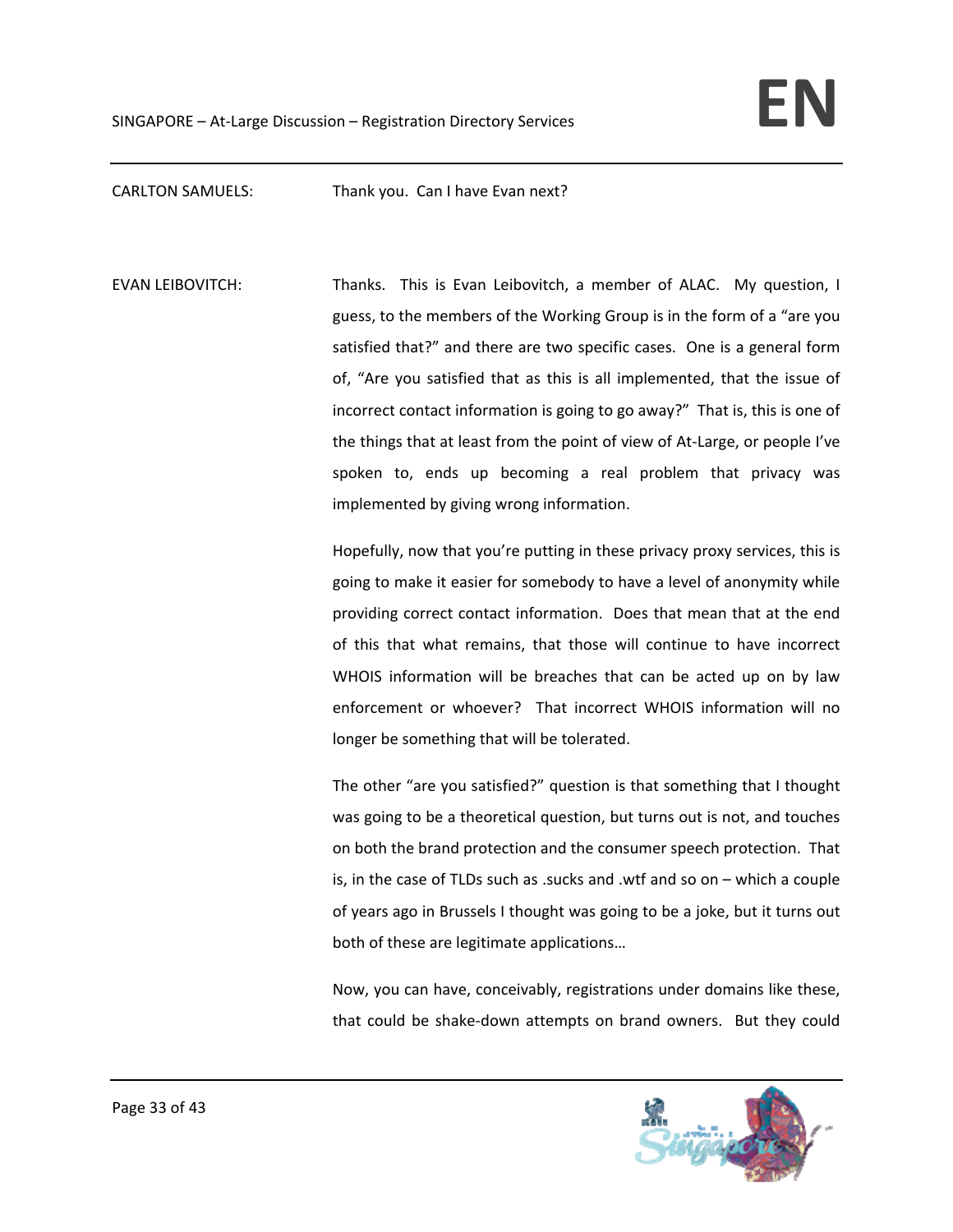just as easily be protected speech from consumers or trade unions or whoever. Does the services as you're anticipating allow for properly being able to go after those that are doing it as a shakedown, while at the same time providing the protection to those that legitimately need it? Thanks.

HOLLY RAICHE: That's scary. I'm not even going to go there, because James is actually going to put his hand up to answer the first part of it, the first part of that. Actually, one of the discussions, Evan – and I'm still thinking about this – is a choice between do you reveal the information, which will have been verified under a process, but then at the end of the day, what happens when the next day somebody changes something? You're not going to know about it until you try to contact them. You don't contact them.

> That could be a [while down? 01:09:36], but are we saying you check every name every day, so there's always going to be an opportunity? Yes, people will pass the test. They'll pass all the verification tests, then they change something. Now, I don't know how you deal with that because honestly that's difficult. The next part that you take a deep breath, if you are put on notice that there's a problem, and you go through the verification and it really is a problem, is it okay to say:

> "Okay, this is incorrect. I'm not going to reveal the information but I'm just going to shut this down completely"? We're still thinking about it. That's a viable… You've said to somebody, "We're not going to reveal your information that protects, in many cases, somebody that wants protecting," perhaps unduly protects somebody that doesn't deserve it,

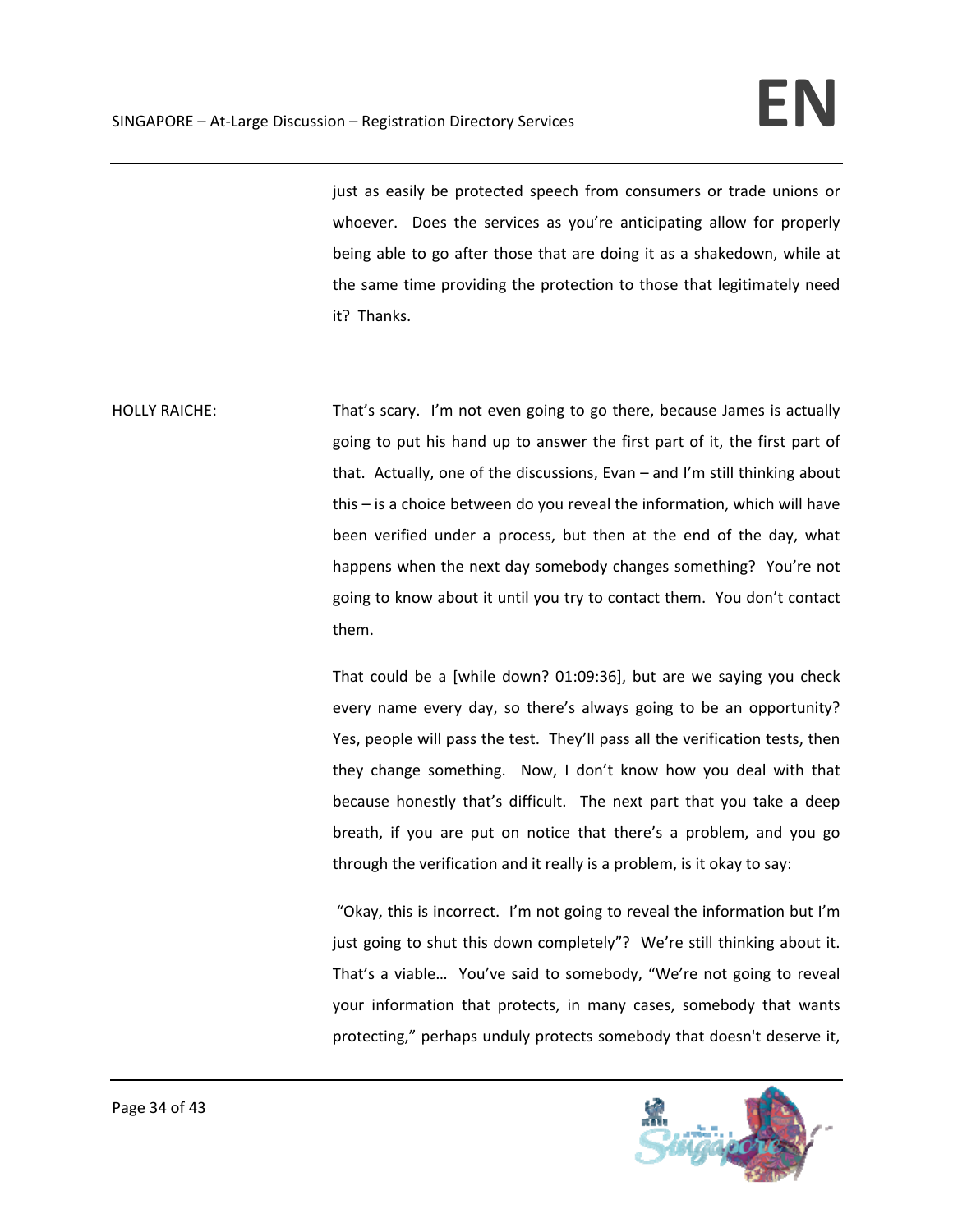but at the same time you've just taken them off the net. That's honestly a question rather than an answer. You want to say something?

JAMES BLADEL: I'd love to respond to the first part of your question Evan. I think in some respects we can de-couple the problem of invalid or incomplete WHOIS data from the privacy proxy issue. It really applies just generally to WHOIS. I'd love to see the EWG's position on some of these issues. In my mind you can drop these into buckets. There's invalid WHOIS because of an error, typo, or somebody left something off. There's invalid WHOIS, let's call it benign:

> "Oh, you're going to put my phone number on the Internet? Well then it's 1234 567. Wow, it took it. I'll make it up or I'll give them the phone number for the phone booth down the street because I don't want my phone number on the Internet." Then maybe there are more malicious uses, where someone is actually trying to evade because their intentions are to do bad things. I'm sure the EWG has looked at this issue, and I know that we've referenced some interesting studies coming out of country codes.

> If you can demonstrate that the information is trusted and protected, that the benign invalid WHOIS, the people were just doing it because they don't want to be hassled, bothered or spammed, probably can be cut down over time. The bad people… I'm sure Rod and some of the folks who work in security can understand that they're operating much faster than ICANN policy. Most things are, except for geological processes. But they are going to stay one step ahead of whatever filters we put in front of them.

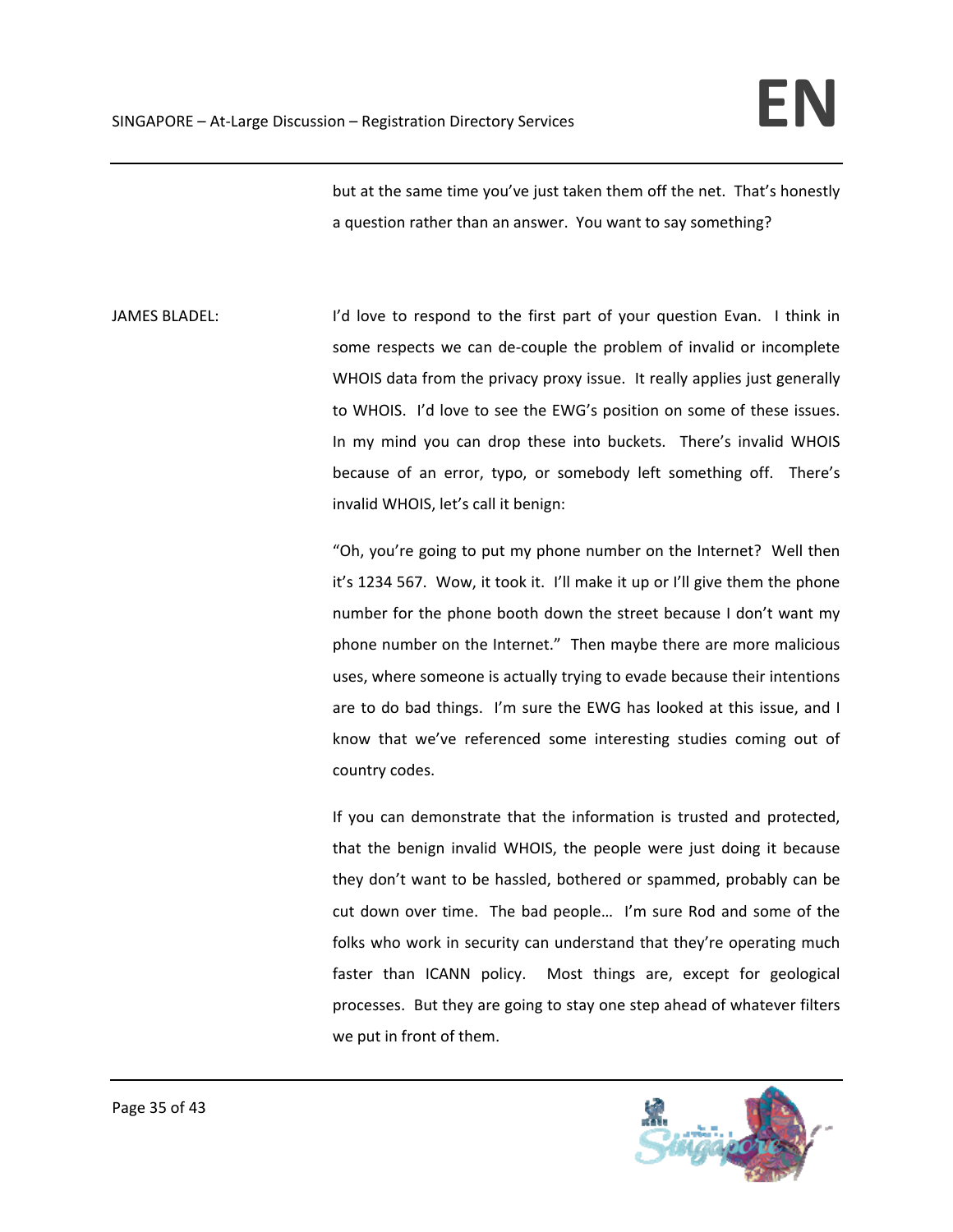We need to keep making it a hostile environment to that practice. I believe that over time this will diverge into… The benign stuff will start to come into the fold and become more accurate and become more valid. The truly malicious bit will start to trend towards legitimate stolen data. We'll see data that passes every test and data that fits every data. It's just not their data, it's someone else's. It's someone's stolen credit card or address.

But I think that we can say to a great extent that this is not always on the critical path for this Working Group. It's more just a general trend. I think the 2013 RAA and subsequent work in this area will probably improve that more than the PPSAI.

SPEAKER: [01:13:47] Just to address Evan's query, I think one of the things that we've been looking at within the EWG is the concept of accountability. Accountability, responsibility that somebody has to be accountable or responsible – depending on which way you want to look at it – for everything. So if you register a domain name, maybe you aren't that technical, but someone who might do work for you probably is. The idea of getting somebody as a contact… The thing is this:

> You're looking for somebody who will respond, probably, more than anything else. I can send you junk mail, Evan, using carrier pigeons if I wish, and there's absolutely no way on this earth that I can oblige you to respond. There's no way I could do that. One of the issues we've all seen on our side in industry is people assuming a lack of response equals an issue, when it doesn't. What the Specification in the 2013 RAA has,

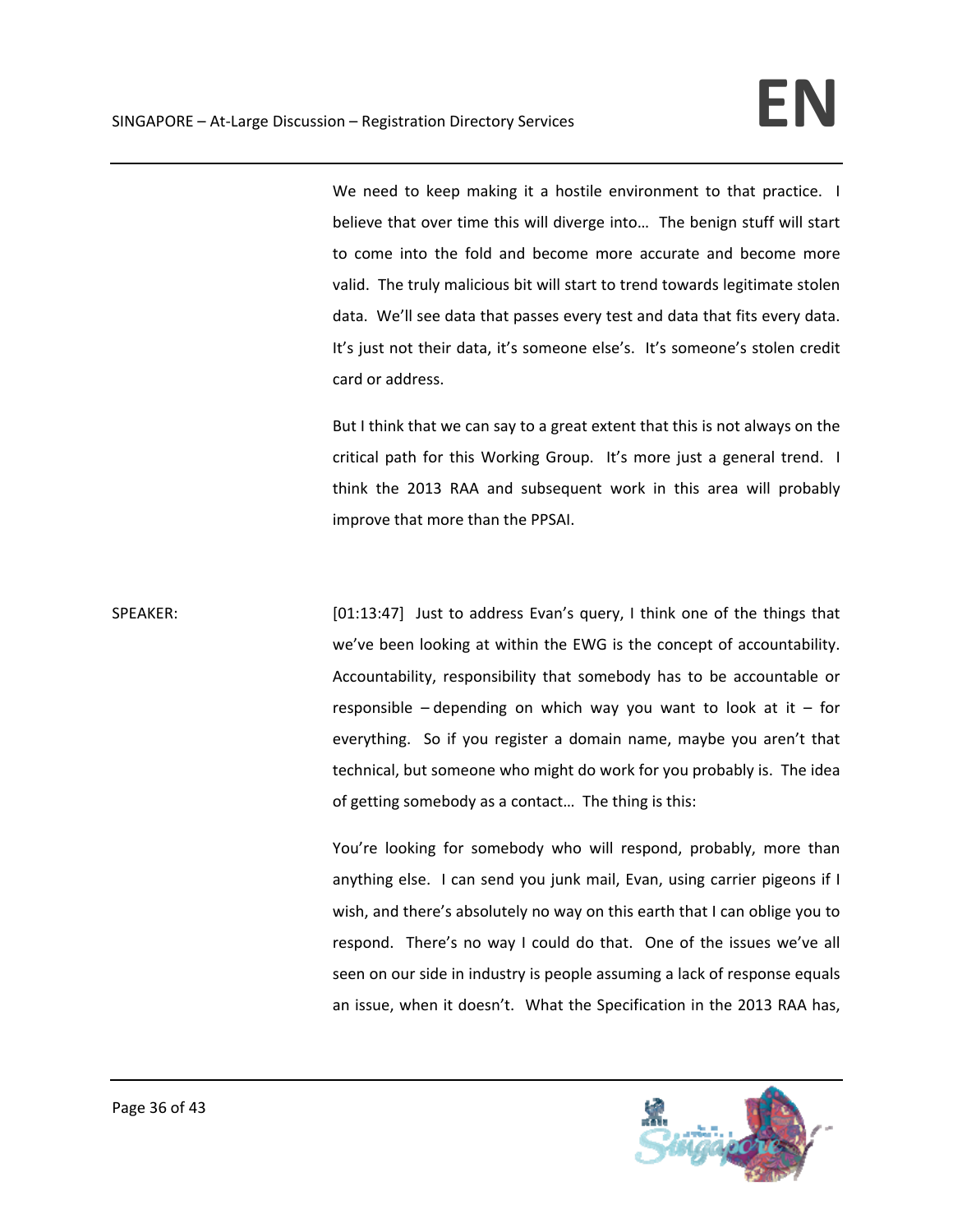and what I'd assume the PPSAI comes out with, and what is definitely within the EWG's initial recommendations, is this:

The provider of a proxy or privacy or whatever, that provider would be obliged to respond. For example, in the example of a trademark‐type issue – let's say you're talking about the shakedown concept – sure, maybe they could put themselves behind some privacy proxy servers, but that isn't going to mean that he can't go after them if he wants to. It's this accountability type thing. The other thing as well is, I would caution you all to please stop treating WHOIS as a proxy for remedying all the world's problems.

How many of you in here have moved house at some point in the last ten years? How many of you in here have traveled...? Here's a nice tangible example for you: how many of you here go to ICANN meetings and pick up local SIM cards? The reality is that contact details update and change. If you take an overly prescriptive, overly binary, everything's black and white type approach to it, then I think it's the wrong approach.

Now, if you want to have a look at something that's a much more interesting approach, have a look at the securedomain.org. It's a Canadian thing that was officially launched this morning. There are those of us in industry who share the same concerns, we just approach things slightly differently. Thanks.

CARLTON SAMUELS: Thank you. Maria, you have the floor.

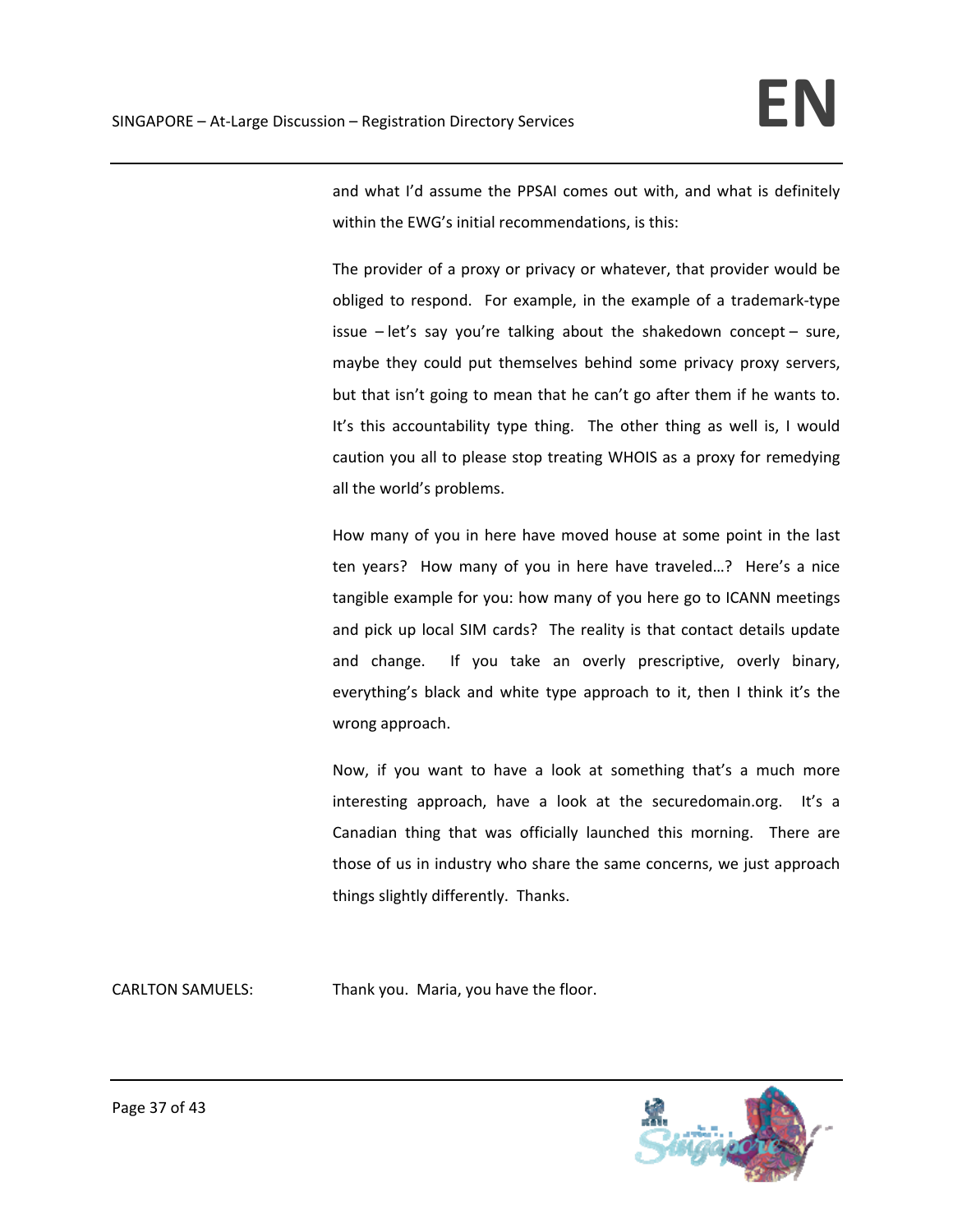MARIA FARRELL: Thank you. My name is Maria Farrell. I'm a gNSO Councilor for the NCSG. I'm also an Internet user, and I'd like to express a point of view that I don't often actually hear coming out of the At‐Large, and that is as an Internet user, who does not want to have my personal data published in the WHOIS? As a result going forward, I'm pretty much only going to register in cc's. I'm one of Michele's customers but I'm dropping my .com, I don't use it.

MICHELE NEYLON: Thank you Maria, I appreciate your money.

MARIA FARRELL: Money well spent. But here's the deal - I write on a relatively high traffic blog. It's a group blog. We get about 25,000 unique readers every day, and I can tell you right now, if I write a post this evening or tomorrow morning about feminism or about a topical issue in US politics, I will probably have about half a dozen rape threats by the end of the week. That's not unusual. Why is that?

> There's a whole larger issue about women on the Internet that is coming out, and our users won't see that on our website because when I write one of those posts, typically what we do is that we moderate the comments so that first time users – it's usually a first time reader who makes this sort of threat – we put them into auto-moderation and the guys who write on the blog will go and monitor the comments for a few days and I won't. I don't see that, because they can be pretty graphic and they can be pretty specific.

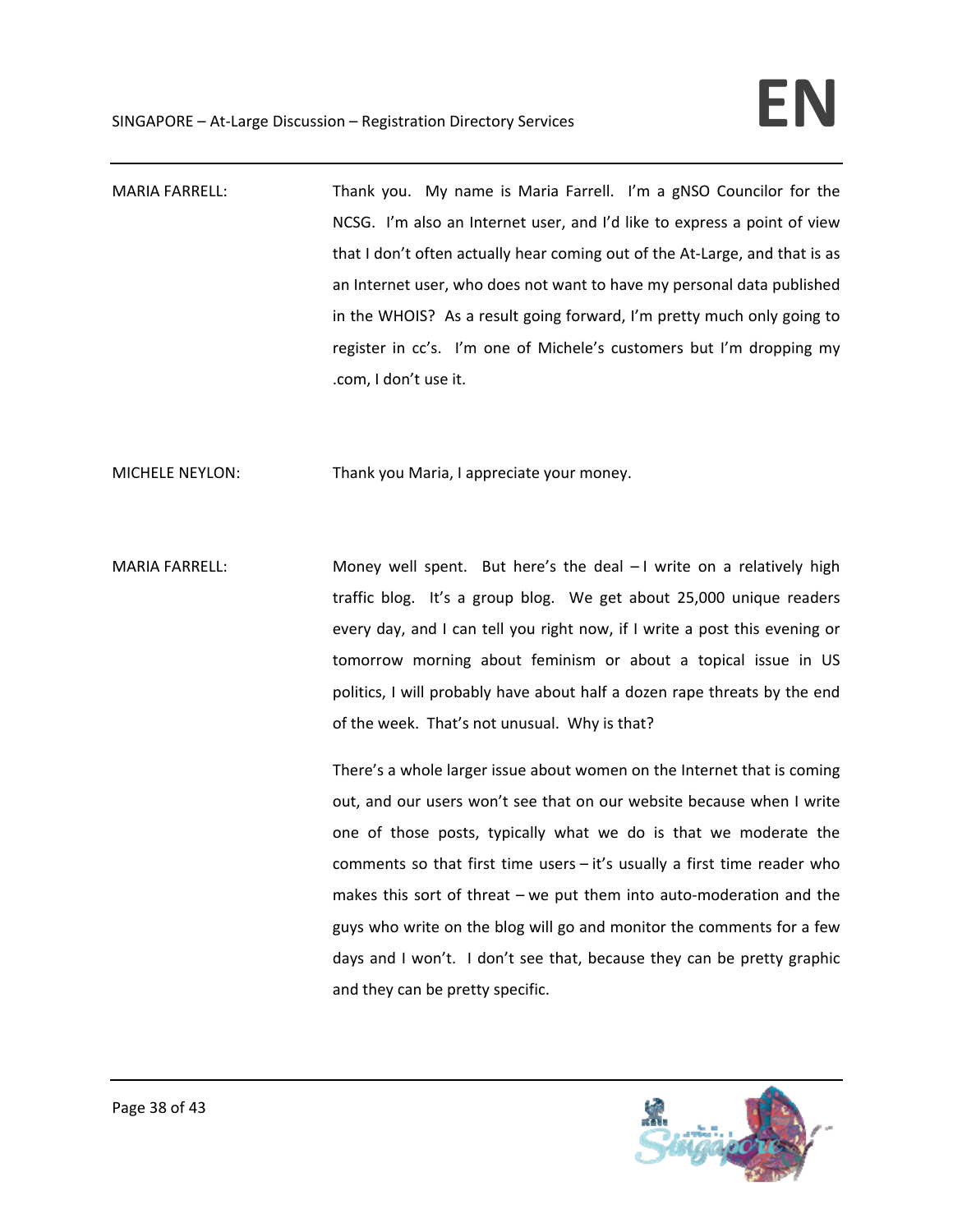Why do I not want to register and put my name, address, telephone number and email on the internet? That's why. That's not unusual. I don't have a particular reason for wanting to pre‐register as having a special... I'm not running a women's shelter, I'm not an NGO in some oppressive regime – although those are definitely good reasons. I'm basically a woman who has a domain name, a laptop and an opinion. [applause]

Anyway, there you go. Anyway, I just wanted to get that there because there's also an argument that I often hear, which is that a domain name is a privilege and if you don't want to have a domain name, if you're not prepared to give up your personal data you shouldn't be able to have a domain name. I think there's a lot of assumed privilege that goes behind that argument, and that does not imagine that the world would be so different if you're just a woman writing crap on the Internet.

So we have .com's and those kind of names, because we want to host our own names and make sure that they work, and we don't want a proprietary platform that's going to pack up all our data if we want to move. That's just what I want to say as an Internet user. I really do feel quite strongly about this issue, and I'm not exceptional in my situation.

CARLTON SAMUELS: Thank you. We'll come to that gentleman down there, and then Fab will have a last word. We have five more minutes folks. Please keep it brief, thank you.

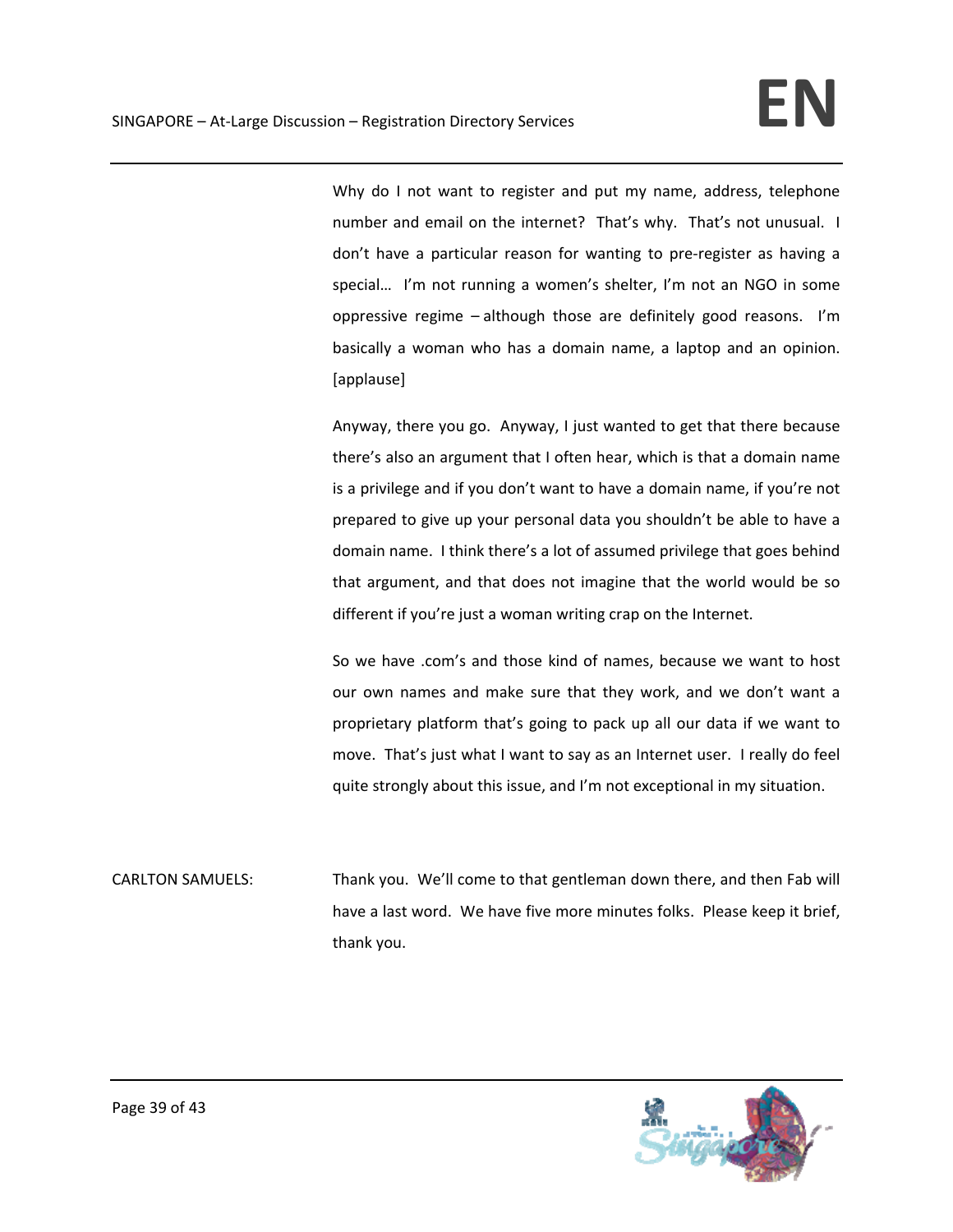[KT HANG?]: Thank you very much Mr. Chairman. My name is [KT Hang? 01:19:52]. I'm from IFPI and I'm here also representing the RIAA. I think we understand that some points that have been made, especially as the private user who wants to keep privacy of information goes, as far as our industry is concerned, our main point is to have validation of the information. As you know, when we finally can track it down, and these people are hiding behind all these addresses, we cannot get to the people who are doing very bad things online.

> I just came from another meeting at the Ministry of Law. The industry in Singapore is basically decimated, there is no industry left. It's less than S\$20 million left. That's the size of the industry. We cannot get to the people who are putting all our works available for free online. We understand your concern. We understand the point you make, but I think we're just asking that in this process, if you could take that into consideration, for us to have some valid information.

> If the information is changed for whatever reason… It's just changing my address. Nobody's going to come up to me. But if I'm using it in order to hide and do illegal activities, I think it's imperative that the system must allow us to get around that, or at least to validate, to shut it down, as has been said, so that our interests are also better attended to. Thank you.

CARLTON SAMUELS: Thank you very much. Fab, I think you'll have the last word.

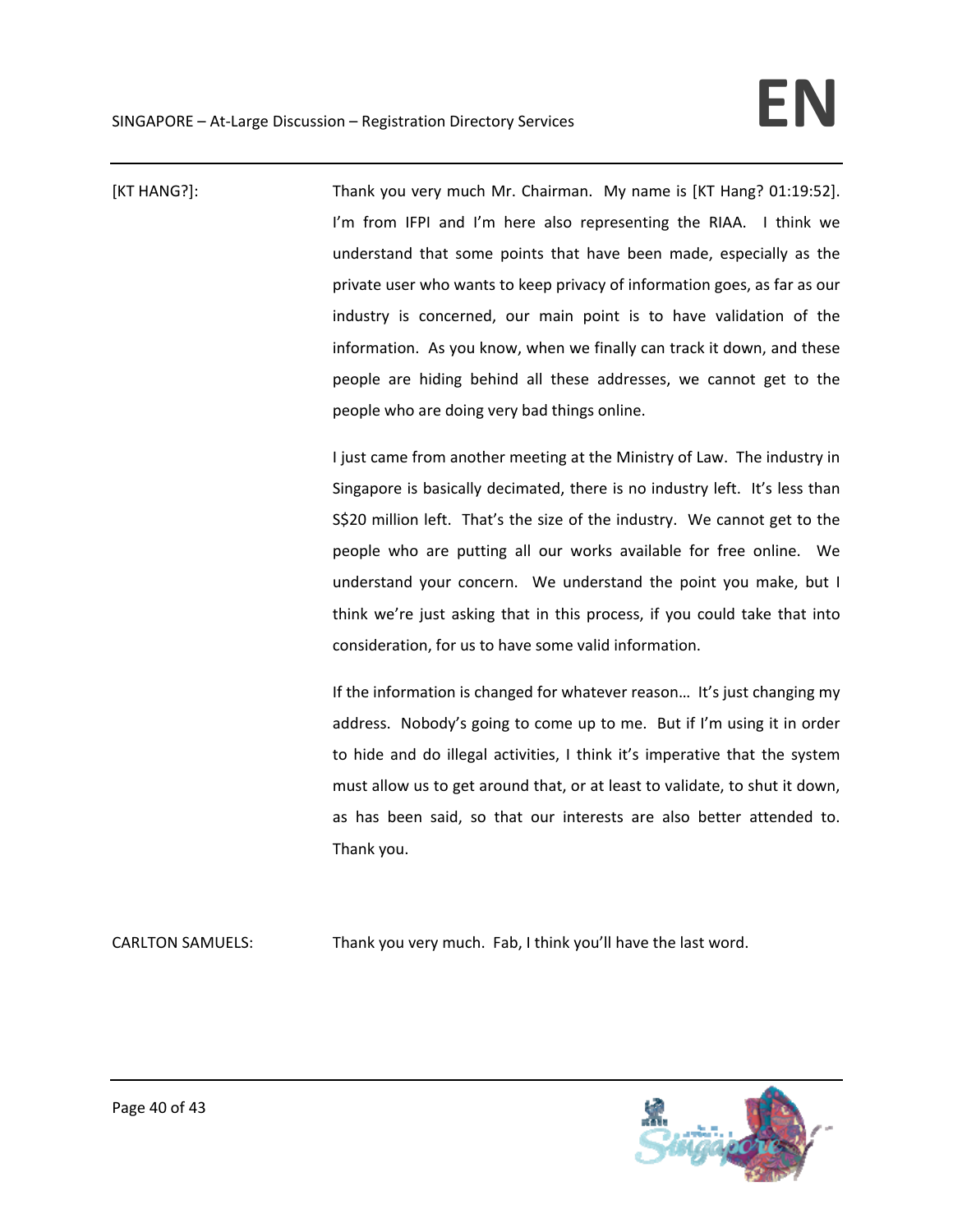FABRICIO VAYRA: Thank you Carlton. I'm so happy that you two both went back to back. Maria, thank you in particular for telling the story you just did, and recounting what you go through. I obviously, as an IP attorney by trade, live your life. But as an IP attorney by trade, I've often worked with women who've had to pull their bios down from the firm websites, because in response to ceasing the [sis? 01:22:00] letters to stop people from doing bad things, you'd be surprised how people come out of the woodwork and start sending very graphic, threatening emails, like the ones you described.

> All for something that you would think it pretty benign and shouldn't illicit that response. It's baffled me for years, but I think that both of you sitting side by side and bringing up what you bring up... A great example; something I've lived through and highlights why we're fighting so hard to hopefully satisfy both of those needs… Evan, to your point, are we satisfied with certain results? I can't say because of what Rod and Michele pointed out, that we're giving recommendations.

> So I can't really spite the football and claim a touchdown and say that I'm going to be satisfied with the end result, because I don't know where that's going to end up. The community still has its final say. But I am satisfied that we, within our group, have brought these experiences to the table, and we are definitely trying to create an atmosphere that resolves both of these. An atmosphere where people actually feel comfortable that by being on the Internet, and using a domain name, and expressing an opinion, you can feel safe.

> Without some sort of accountability, responsibility and vetting, your personal information is not just out there. That I can be very satisfied in

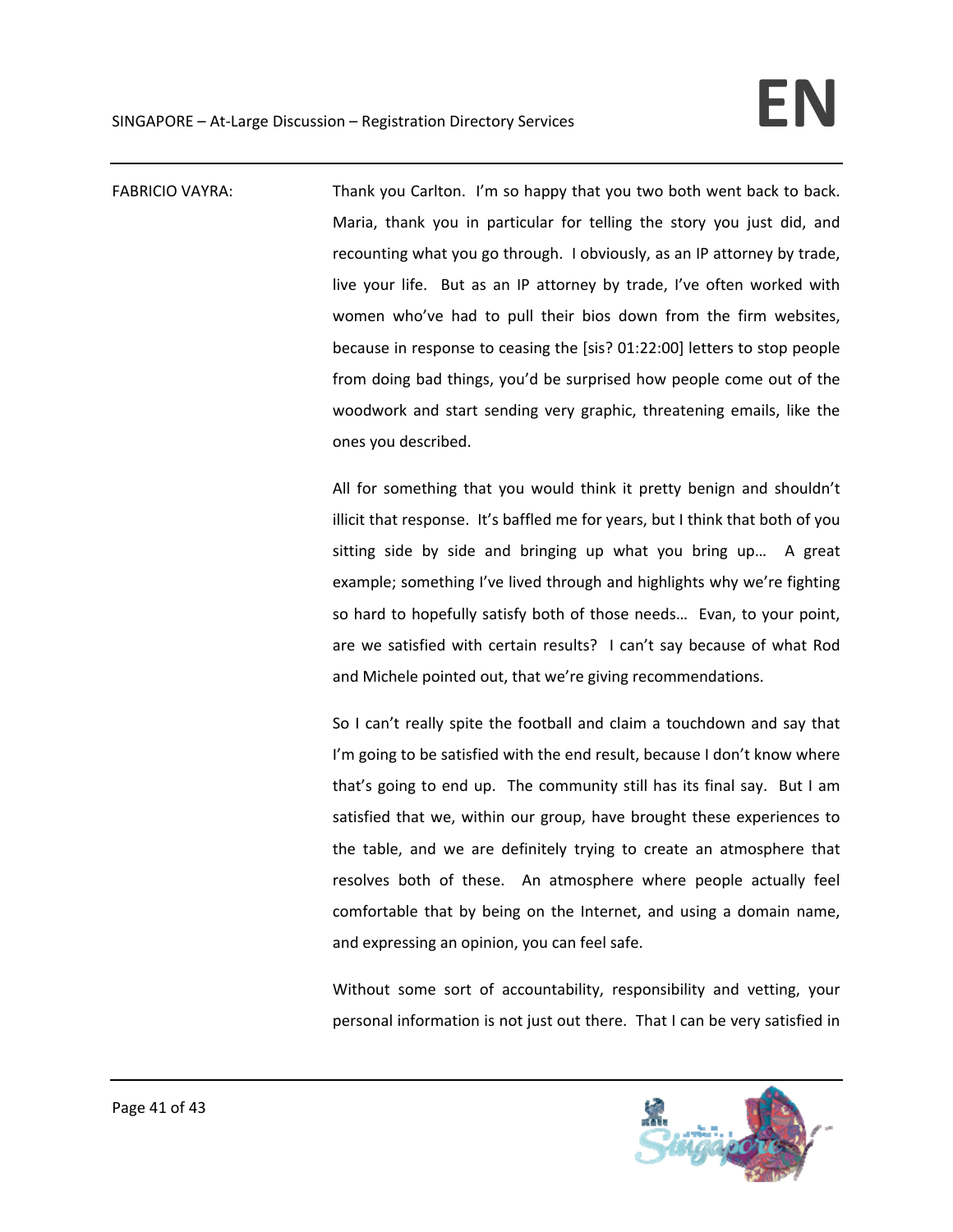saying today that we are trying very hard. Once that person is vetted and once that person's purpose is revealed, etcetera, and there is real accountability to the requestor, like the RIAA, that they then can feel, because of the atmosphere that we've built, genuinely honest and free to put in their real information. They can do legitimate investigations.

So we really are trying to balance it. Both of these issues have actually been brought up in the past three days of our deliberation, so thank you guys for what you've said, because I think you reaffirm what we're trying so hard to set up. Thank you.

HOLLY RAICHE: I'm going to just cut the discussion right now, because the EWG has a meeting coming up. I'd like to thank everybody for a really interesting discussion. Obviously the issues are very live, and they are unresolved, or they're on their way to resolution. But it's been a very interesting discussion. I'd like to say for those who'd like to hang around, we're having a session at 17:00 on TOR, but you can leave EWG and come back!

> But thank you everyone. It's been a terrific session, and thank you particularly to the… Thank you Steve, James, Stephanie, Kathy, Ron, Michele, Fabricio. I think that's everybody. I will see some of you in the Working Group.

SPEAKER: Excuse me, Holly, there's a question on the...